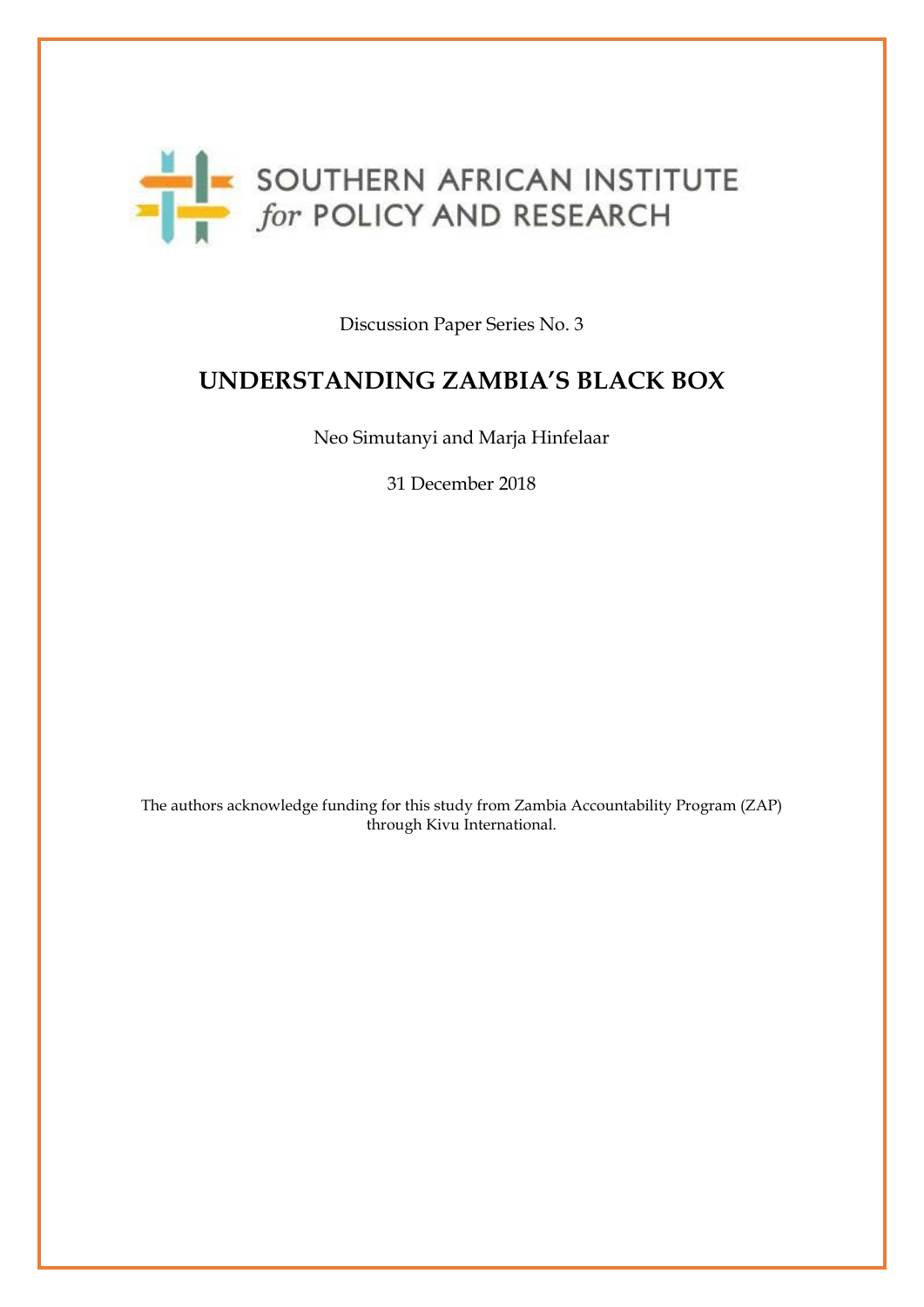#### **Introduction**

Zambia's history of decision-making, like in many African countries, can be described as a combination of formal institutions operating under a dominant informal logic of a myriad informal institutions and practices.[1](#page-1-0) To be sure, the informal logic, often defined as 'neopatrimonialism', presupposes formal structures and processes coexisting with informal ones, where informal processes are predominant in shaping key policy decisions. Thus neo-patrimonial patterns of decision-making has characterised Zambian governments since the advent of the Third Republic in 1991.

Established as a constitutional democracy, Zambia's political and constitutional order is based on separation of powers (executive, legislature and judiciary) and checks and balances from non-state actors, such as the media and civil society organisations. Since the democratic transition in 1991 until recently, Zambia has had a competitive political settlement, characterised by; (a) political competition between competing political groups, where the mobilisation of support is organised or influenced by the distribution of patronage, targeting resources to allies and supporters; (b) an absence of a single dominant political organisation over a long period of time, creating competitive clientelist networks; (c) short-termism, as a result of incumbents' political and economic insecurity; (d) a penchant for exclusion of political opponents from access to state power and resources; and (e) an unbridled inclination to use power for personal gain (Bayart, Ellis & Hiboum 2009; Chabal and Daloz, 1999).

While it is widely acknowledged that the Mwanawasa regime attempted to address democratic deficits, especially corruption, the decline in democratic standards took a precipitous turn under Rupiah Banda's (2008-2011). Despite the 2011 elections being regarded as a moment of further democratic consolidation, signs of intolerance towards the opposition and an uneven playing field were already evident. From a competitive democracy, Zambia could now be characterised as a competitive authoritarian state. According to Letvisky and Way (2010) 'competitive authoritarianism' can be defined as: 'civilian regimes in which formal democratic institutions exist and are widely viewed as the primary means of gaining power, but in which the incumbents' abuse of the state places them at a significant advantage vis-à-vis their opponents. Such regimes are competitive in that opposition parties use democratic institutions to contest seriously for power, but they are not democratic because the playing field is heavily skewed in favour of incumbents. Competition is thus real but unfair.'[2](#page-1-1) Another new feature of Zambia's political landscape is the demise of Movement for Multiparty Democracy (MMD), the

<u>.</u>

<span id="page-1-0"></span><sup>1</sup> Bratton, M and Van de Walle, N (1997*), Democratic Experiments in Africa: Regime Transitions in Comparative Perspective,* Cambridge & New York: Cambridge University Press. See also Bapresid3nt yart, J-P (1993), *The State in Africa: The Politics of the Belly*, London & New York: Longman and Chabal, P and Daloz, J-P (1999), *Africa Works: Disorder as Political Instrument*, James Currey Publishers.

<span id="page-1-1"></span><sup>2</sup> Letvisky and Way, 2010, p.6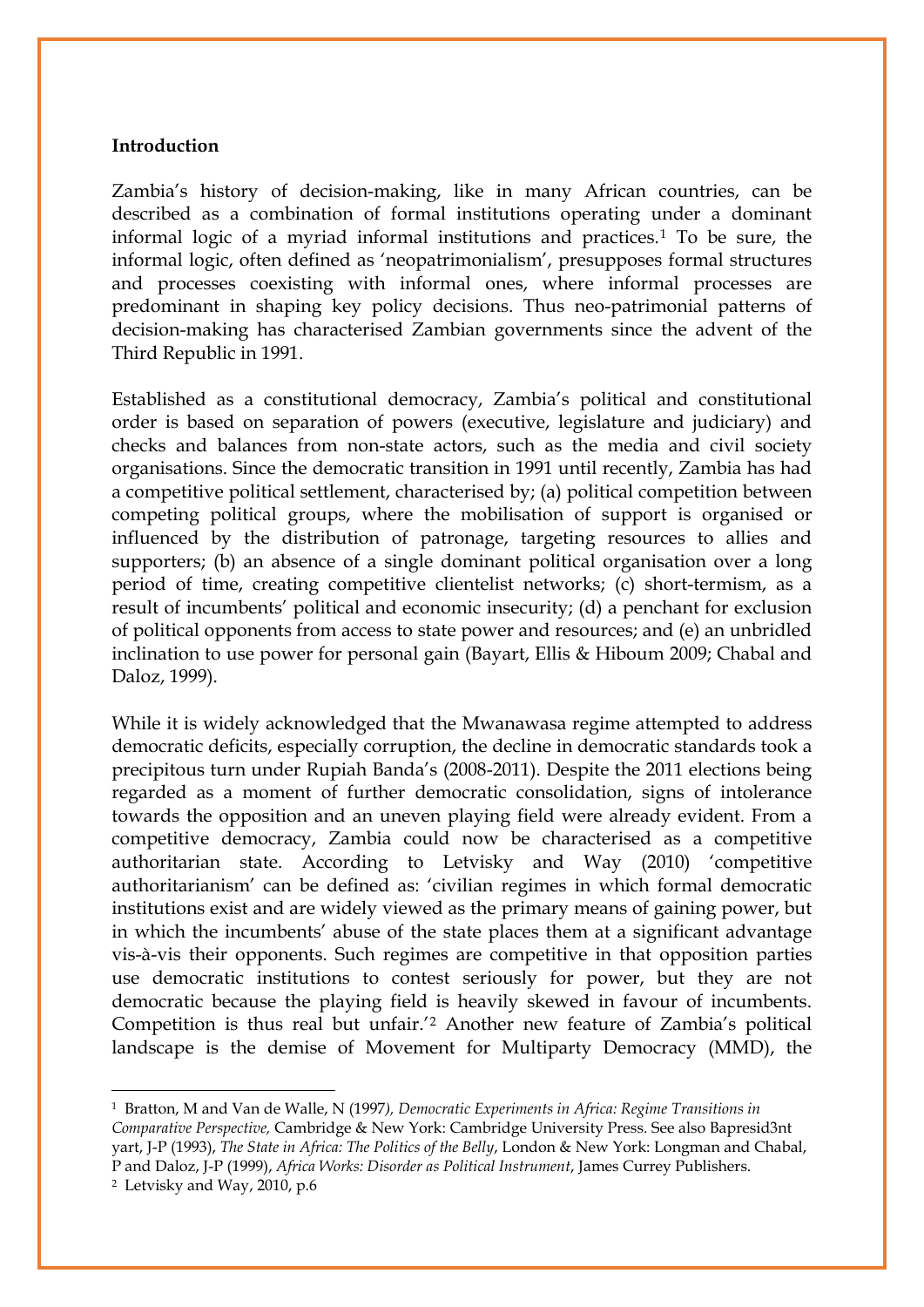erstwhile ruling party, which following the 2015 president by-election has distintegrated into factions, leaving only a shell. The factionalization of the MMD into three faction(the Mutati faction which joined forces with UPND, the Rupiah Banda faction which supported PF and the Nevers Mumba faction that contested the elections). Further the cooptation of the MMD into ruling party structures and adoption of many MMD members in the 2016 general elections resulted in a twohorse race in the 2016 elections. This has had a polarising effect, because unlike MMD, UPND and PF have had strong regional bases of support and cannot be said to have been national in character.

Another break with democratic tradition is the renewed centralisation of power and the supremacy of the Party reminiscent of the one-party state, which started under the Mchael Sata presidency (2011-2014). When PF got into power in 2011, it gradually implemented its manifesto which set out that ultimately, it is the party that controls the running of the government. The Party's Secretary General and the Central Committee are, in theory, superior to the civil service, while technocrats are tasked to implement the PF manifesto. Officially the status of Secretary General is now third in the line of protocol, after the President and Vice-President.

What has been a constant in Zambia's political development in the last five decades, is the use of state power as an instrument for exclusion of political opponents and reward of supporters through patronage resources. The presidency has always been central to Zambia's political economy. The President is not only the key decisionmaker, but has power and influence over all other institutions in the country, including the legislature and judiciary. The President also has constitution-making powers as he initiates legislation and makes laws through pronouncements, orders and decrees. Despite recognising the inappropriateness of these powers by the President in the Zambian constitution, various constitutional reform measures have fallen short of reducing these powers. The latest constitutional reform moment was the 2016 Constitution of Zambia (Amendment) Act number 2 of 2016. Other than introducing some changes in the rules for the election of the president, setting the election date and establishment of the Court of Appeal and Constitutional Court, the new law did little to reduce presidential powers. For example, the President appoints all judges, including those of the Constitutional and Supreme Courts, makes all senior government appointments and has power to create ministries, provinces and even districts. The import of so much power being concentrated in one person is that it circumvents countervailing functions of other institutions, such as the legislature and judiciary.

So how does this play out in practice, under the current presidency? President Edgar Lungu was elected in January 2015 with a very narrow electoral mandate against a background of having been hastily chosen by the ruling PF, in controversial circumstances.[3](#page-2-0) His first 18 months in office was meant to build a power base, win

<span id="page-2-0"></span><sup>3</sup> Lungu obtained 48.3% against Hakainde Hichilema's 46.7%, a vote difference of 2.7% or 27,757 votes. Lungu was elected by acclamation at the PF's national conference in November 2014 in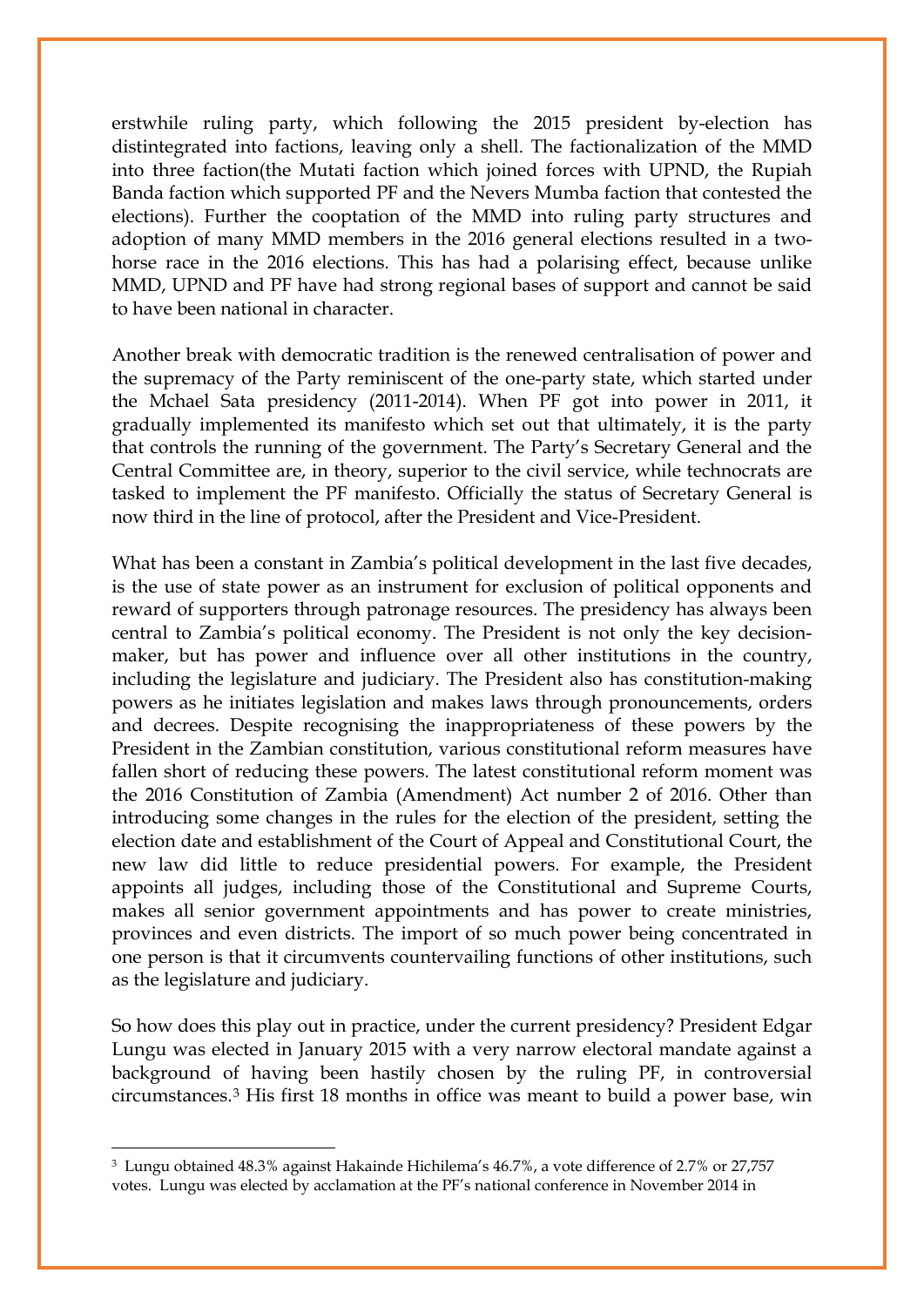internal support within the ruling coalition and campaign for re-election in 2016. Following in his predecessor's (Michael Sata) footsteps, President Lungu embarked on building and maintaining an elaborate patronage network ranging from party supporters to business actors. He initiated a process of replacing Sata's appointees with his own and moved closer to the former ruling party, the Movement for Multiparty Democracy (MMD) in an effort to win support of a key constituency – Eastern Province. The aftermath of the controversial August 2016 election, in which President Edgar Lungu won by a razor-thin majority<sup>4</sup> and the subsequent electoral petition by the losing opposition candidate, Hakainde Hichilema, introduced more uncertainty and insecurity on Lungu's hold on power. Thus, the nature of key decisions made since 2016 have, to a large extent, been influenced by the political context of political insecurity occasioned by the opposition's insistence not to recognise Lungu's presidency.[5](#page-3-1) While Lungu was elected on a policy platform of continuing with Sata's legacy of patronage politics, he moved to dismantle its key features and to reshape it to suit his own 'vision'.[6](#page-3-2) For example, he continued with the policy of creating new districts, but dismissed most of Sata's appointees in his second term of office, replacing them with his own drawn mainly from those who had been sidelined by Sata or new recruits from other parties, especially from the MMD.

It is clear that since the advent of the Edgar Lungu's presidency in January 2015, there is little or no clear understanding of how key decisions are made and the factors which have sometimes led to policy contradictions and reversals. Who really influences key government decisions is a matter of conjuncture. It can be postulated that the political context, power relations between the government and opposition and the desire for political survival and access to economic resources, all have conspired to circumvent formal decision-making structures in favour of informal ones. The President is a kind of gate-keeper, who sits atop of a patronage machine, and is the distributor-in-chief of state patronage resources, a recipient of rents from individuals and groups who wish to access state favours in form of contracts, trade agreements, policy change or key decisions, or legislation in their favour.

There are two distinguishing features between Sata and Lungu. Michael Sata had complete control over the party – PF – and commanded the respect of his colleagues

 $\overline{\phantom{a}}$ 

circumstances where the party rules were flouted and other aspiring candidates were barred entry to the venue.

<span id="page-3-1"></span><span id="page-3-0"></span><sup>4</sup> Though Edgar Lungu obtained 50.3% against Hakainde Hichilema's 47.6%, he only managed to scrap through the 50% plus one barrier by only 13,033 votes, translating to 0.7% above the threshold. <sup>5</sup> It is noteworthy that informal lobbying by PF leaders influenced the decision to arrest and detain UPND leader, Hakainde Hichilema for alleged treason arising from a traffic violation when his entourage allegedly refused to give way to President Lungu's motorcade on the way to a traditional ceremony in Mongu in April 2017. Hichilema served 4 months in jail, at Mukobeko Maximum Prison and was only released after the intervention of the Commonwealth Secretary General Patricia Scotland and appeals from religious leaders, especially the Catholic Bishops led by Archbishop Tresfor Mpundu.

<span id="page-3-2"></span><sup>6</sup> In the run-up to the January 2015 presidential by-election, Edgar Lungu told campaign rallies that he did not have his own vision. Instead he argued he would continue with Michael Sata's legacy.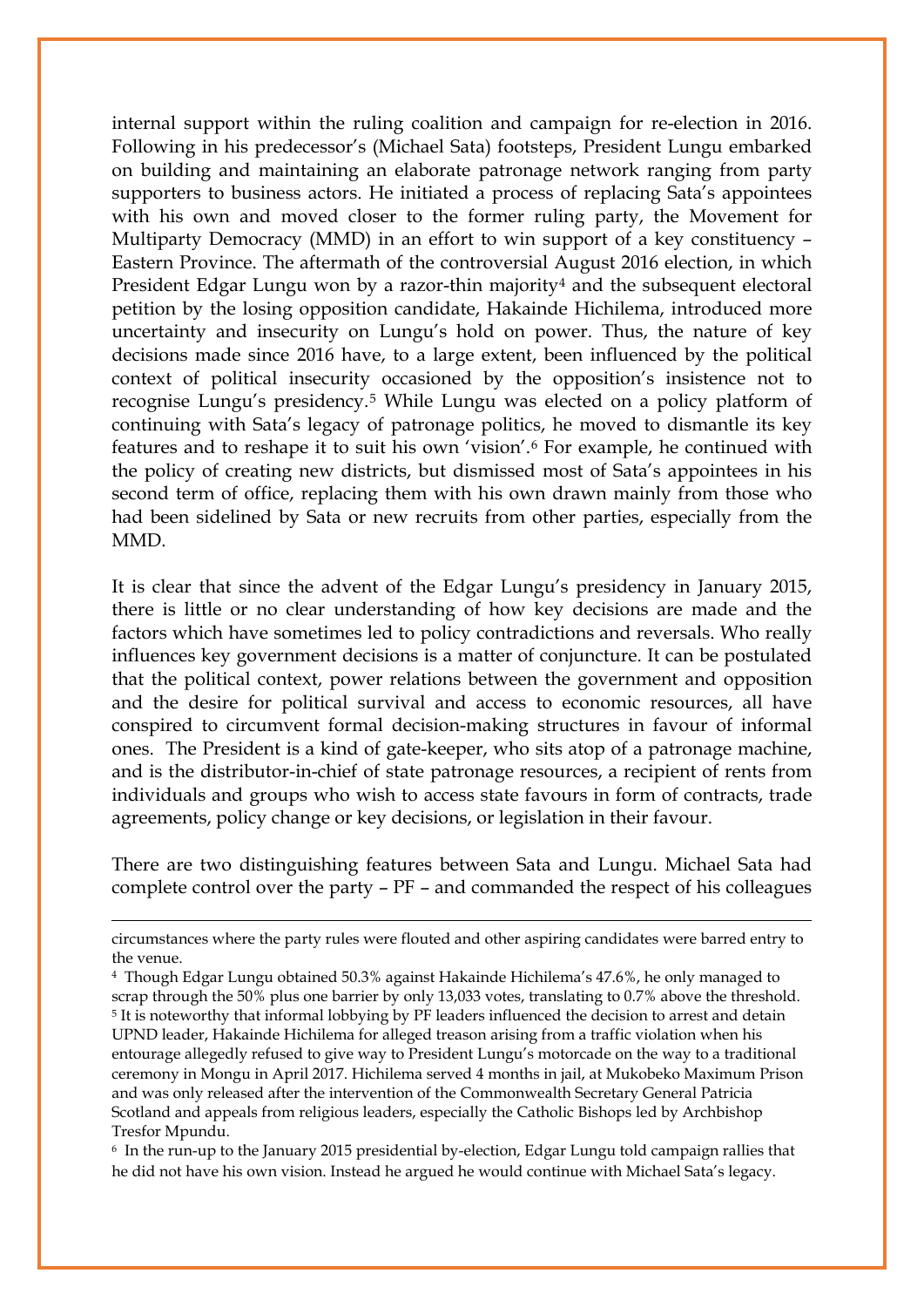and significant number of his supporters. If anything, PF electoral fortunes were based on Sata's electoral appeal and charisma. Even if he did not win a significant electoral majority, he commanded a decent following across the country (specifically, from five provinces). However, Lungu came in as a transitional leader, with no real roots in the ruling party, and based on his electoral performance, lacked electoral appeal. The insecurity and paranoia that visited Lungu following the 2016 presidential elections has made him and his political entourage unleash the politics of survival and exclusion. The political application of the Public Order Act to deny the opposition permits to hold meetings, especially in Lusaka, the closure of *The Post* newspaper and harassment of other media and the arrest and detention of United Party for National Development (UPND) leader Hakainde Hichilema in early 2017 on alleged charges of treason for four months were all informed by a decisionmaking process that did not follow laid-down formal rules, but rather was a response to pronouncements and demands by the ruling party hierarchy<sup>[7](#page-4-0)</sup> to have Hichilema arrested on non-bailable treason charges. Others have suggested the arrest of Hichilema was meant to demonstrate who wielded political authority in the Zambian polity and instil fear in the opposition regarding government's preparedness to clamp on dissent. However, despite lack of evident public remonstration, outrage by the international community, appeals from organised civil society for Hakainde's release and a palpable political tension in the country forced government to climb down and release the opposition leader on the understanding that contentions issues would be discussed in a 'national dialogue'[.8](#page-4-1)

The purpose of this discussion paper is to look into the Lungu presidency by understanding how power is exercised, what explains continuity with the centralised political system and the pervasiveness of informal decision-making processes over formal decision-making structures and processes. It is recognised that informal decision-making tends to be significantly fluid and may be a result of weak institutional structures and capacity. In understanding and unravelling the Lungu presidency, the 'black box' or Zambia's 'deep state'[9,](#page-4-2) the study seeks to interrogate the nature of patronage and rent-seeking under the Lungu presidency and demonstrate how it has shaped key policy decisions.

 $\overline{\phantom{a}}$ 

<span id="page-4-0"></span><sup>&</sup>lt;sup>7</sup> Prior to Hichilema's arrest there was a chorus of demands from the top PF hierarchy for his arrest for endangering the President's life during the overtaking saga. PF Deputy Secretary General, Mumbi Phiri called a press conference where she castigated the Police for not acting and warning the Inspector-General of Police that he faced dismissal as he was employed by the PF government and he should know where his loyalty lay. The following day, the police stormed Hichilema's house and arrested him several hours later after an initial standoff.

<span id="page-4-1"></span><sup>8</sup> Following appeals by Catholic Bishops to President Lungu to release Hichilema, Commonwealth Secretary General Patricia Scotland secured Hichilema's release from prison in August 2017 on the understanding that contentious issues would be discussed at a Commonwealth mediated dialogue. However, at the time of writing the proposed national dialogue has still not been convened, as there is no agreement between stakeholders on who would chair the talks between the Zambia Centre for Inter-Party Dialogue and the Church, with the Commonwealth having been relegated into the background as 'unacceptable.'

<span id="page-4-2"></span><sup>9</sup> For a discussion of the concept of 'deep state' see Lofgren, M (2016), *The Deep State: The Fall of the Constitution and the Rise of a Shadow Government*, Penguin Books.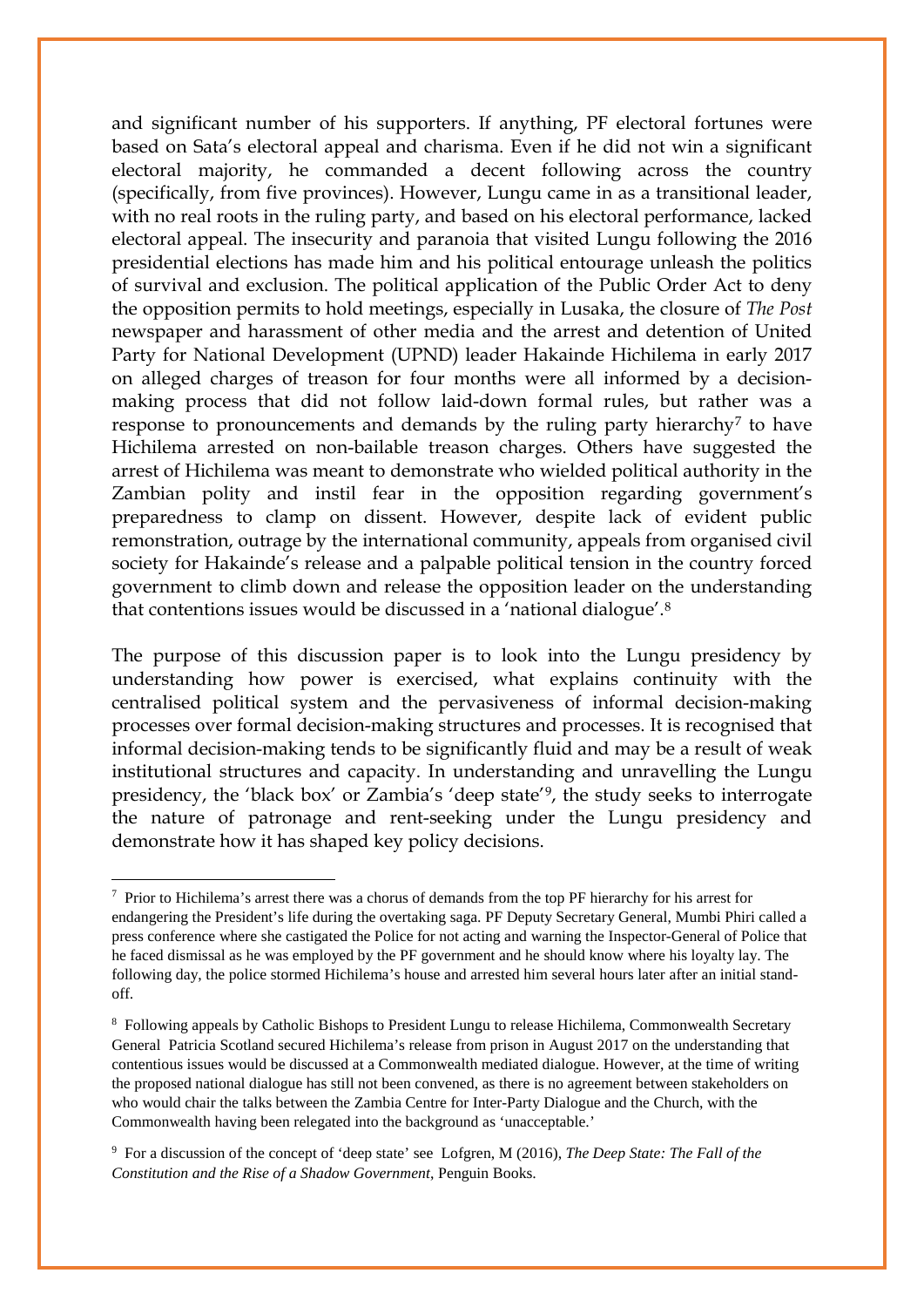Apart from literature review, the study relied on key informant interviews with insiders and individuals close to decision-makers, former officers who served at State House, retired politicians, serving and retired senior civil servants and representatives of civil society organisations, private sector actors, lawyers and representatives of policy think-tanks.

# **Conceptualising decision-making in the Zambian polity**

Despite the fact that Zambia has a formal constitutional and legal framework<sup>[10](#page-5-0)</sup> that sets out the social contract between state and society and to which all main political actors publicly subscribe, the constitution formally bestows significant powers on the President vis-à-vis other arms of government (i.e. the legislature, judiciary) and other horizontal and social accountability structures. But the constitutional and legal framework is itself highly contested. The Zambian Constitution has been amended, but not been significantly revised since 1973. Several constitutional review processes, (the most recent being between 2003 and 2012), failed to produce a constitution that has the backing of the political elite. As in many African countries, *de facto* political rules are characterised by informal interpretations, personalism, patronage and blurring separation between the public and private spheres. These informal rules have tended to subvert the formal legal and regulatory structures across all spheres of government and society, particularly if they affect those in positions of authority, and rules are applied selectively to members of the ruling party and to political opponents (O'Neil, Simutanyi and Yezi, 2014).

An understanding of Zambia's decision-making structures and processes should consider how informal and formal institutions shape the incentives and actions of the political actors, paying particular attention to changes in rules and behaviour since 2011 and the reasons for these. First, we examine the *de facto* formal rules, that structure the competition for political power, both during and between elections, and which reflect the terms of the informal elite bargain. Second, we briefly examine *de facto* rules that structure the power and capacity of different groups within and across state and society and the relationship between them, including considering the degree to which different state bodies and civic organisations are becoming more or less bound by formal rules, becoming more institutionalised. We conclude with a consideration of the main trends since 2015 and the factors likely to influence the formal rules of the game now and in the near future.

There is need to differentiate between the formal rules, and those *rules that most people follow in practice* (Ostrom et al., 2001). While the rules that people are meant to follow tend to be formal rules, the rules that are actually in use can be either formal or informal (based on convention and established practice). Formal rules are followed when they complement informal conventions. But when they are in conflict, there is a tendency for people to circumvent them, especially if the greatest

<u>.</u>

<span id="page-5-0"></span><sup>&</sup>lt;sup>10</sup> That is, the Constitution of Zambia, 1996; the Penal Code Chapter 87 of the laws of Zambia, and various acts of parliament that make up the body of statutory law.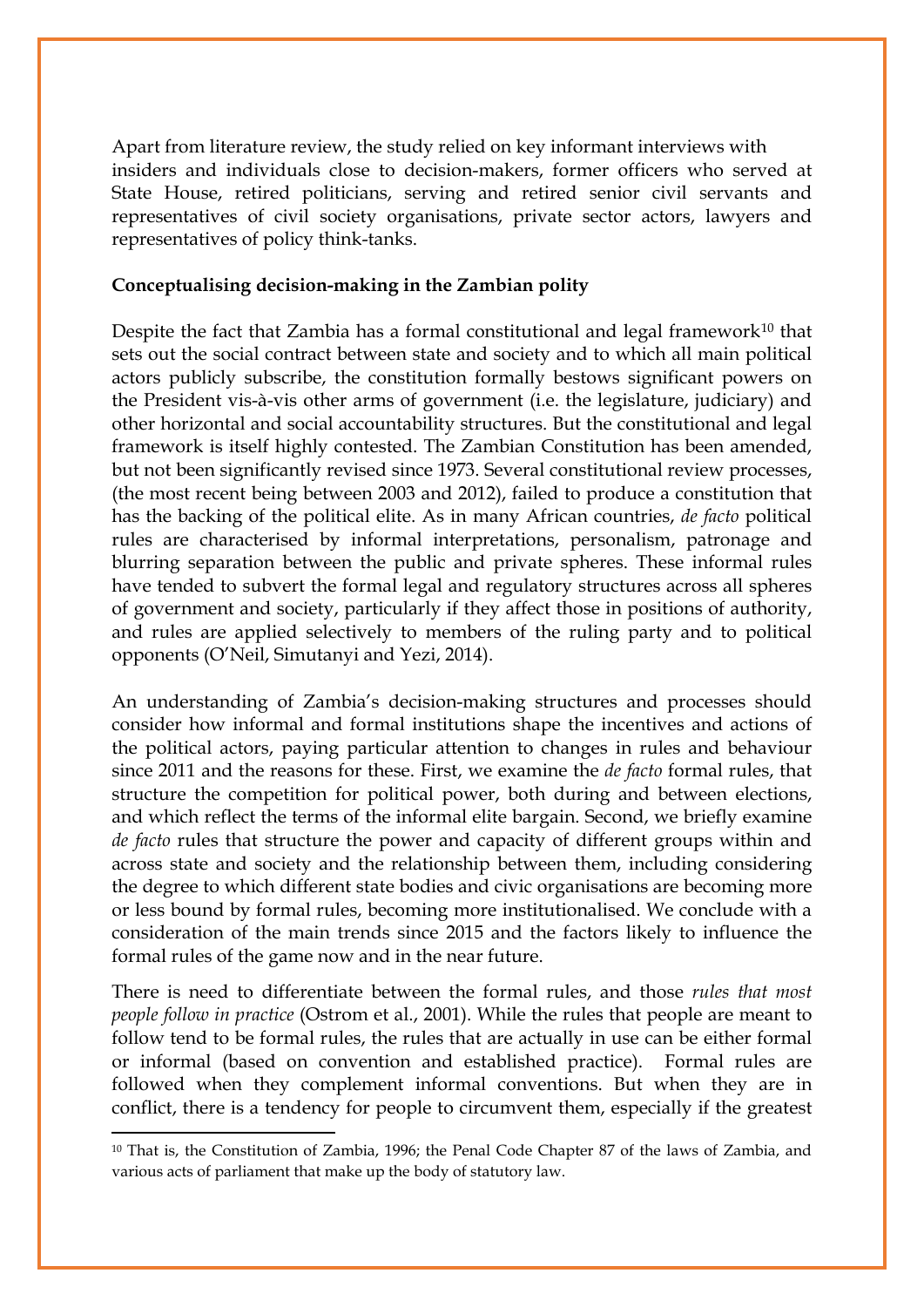benefit comes from following informal conventions. Informal rules are unwritten conventions or codes of conduct that have long been acceptable as normal. For example, the idea of tribal or ethnic or regional balancing (i.e. ensuring that significant ethno-regional groups are represented in the cabinet) is a widely held convention in Zambia. Departure from it is considered exclusionary and politically costly to the politicians involved. Further, there is an expectation that once appointed to political office, as President, minister or senior civil servant, such appointees would provide employment, contracts, assistances and other kinds of patronage resources to their immediate family, relatives, friends or region of origin. Providing jobs to political supporters, is an extension of the practice of favouring your own, which is considered acceptable practice. However, a practice of favouring 'one's own' or close associates or allies goes against established formal rules that demand meritocracy and competitive tender processes.

Elite competition in Zambia has taken the form of an elite bargain. That is to say, the political elite accept the political status quo as it is, and hope to use it to access political power and resources and economic opportunities. The law, or formal rules are used in political contestation as a form of elite bargain. This partly explains the tendency by Zambia's political elites to switch parties and policy platforms at will and to be easily co-opted by a ruling coalition. Fraser (2017) describes this as clashing ambitions of a set of 'political chameleons.'[11](#page-6-0) To be sure, adherence to formal rules (the constitution, regulations and guidelines) is only helpful to the elite when it serves their interests. If not, rules are by-passed, misrepresented, subverted or simply ignored to maximize access to the state and state resources. Growing impunity, especially under the PF, total disregard for the Public Order Act when it affects the ruling party, all point to the informalisation of power under the PF. There is increasingly a tendency towards impunity (illegal occupation of land and violence against the opposition by PF supporters, and what Fraser refers to as 'hyperpartisanship').[12](#page-6-1)

People realise that with power concentrated in the President (who is both head of state and government and party leader) they do not need to follow established protocols to have things done. All they need is to access the President directly or through his advisers, to have things done. Favours can thus be disbursed without regard to formal rules or established tender procedures. As the incentive to use informal processes, rather than formal ones is predicated on maximizing personal gain, to those participating in it, when the gains for using informal procedures far outweigh the formal ones, there will be a tendency to by-pass or ignore formal rules and procedures. But most decisions taken informally need legal force. Thus decisions taken through informal processes need to be formalised to be legitimate and preclude possible challenge. Where these decisions are challenged, for not having followed established formal procedures, representatives of oversight organisations and watchdog groups are silenced through a combination of promotions, threats or co-optation. In fact, those involved in illicit deals are sworn to silence or to rationalising of wrong actions/decisions. In a situation where even the

<span id="page-6-0"></span><sup>11</sup> Fraser, 2017, p.457.

<span id="page-6-1"></span><sup>12</sup> See Fraser, op. cit, p.457.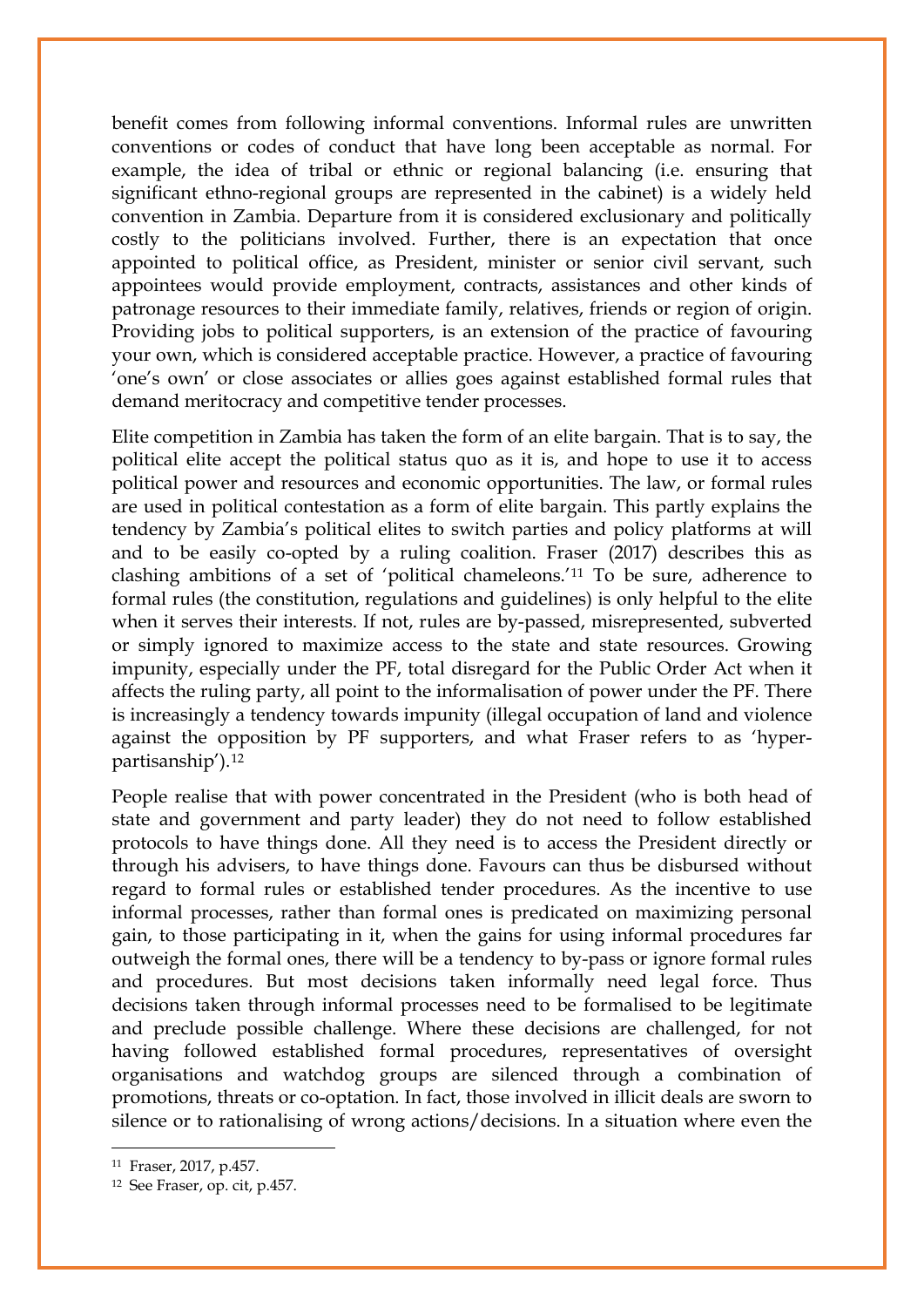judiciary is beholden to the President as the appointing authority, matters taken to the courts that involve the President and State House tend to be dismissed or simply not entertained on account that the President is immune from prosecution or to avoid embarrassing the Head of State.[13](#page-7-0) Recently, a case involving a presidential advisor was withdrawn, while the Attorney General intervened in a private matter of contempt of court involving Minister of National Guidance and Religious Affairs.

In September 2018, the Minister of Community Development and Social Welfare, Emerine Kabanshi was dismissed for allegedly mismanaging donor funds meant for the Social Cash Transfer program, without being prosecuted for either abuse of office or corruption.[14](#page-7-1) While on the other hand, the Minister of Infrastructure and Housing Ronald Chitotela who was charged by the Anti-Corruption Commission on four counts of corruption remains in his post, with the President saying that he considers him innocent until proven guilty by the courts.[15](#page-7-2)

This practice is a kind of continuation of the motif of power already demonstrated by Michael Sata during his reign. For example, when his justice minister was being investigated for corruption, Sata ordered the Anti-Corruption Commission (ACC) to discontinue all investigations as they needed his prior permission to investigate any of his ministers. What that meant was that, members of the executive class can only be investigated or prosecuted for corruption when the President allows them to do so. Consequently, the only corruption cases that get investigated are those that involve the opponents of the President or the ruling party.[16](#page-7-3) A corruption investigation against President Lungu's advisor was also discontinued following the President's intervention.

Political behaviour of political elites is shaped by the nature of the rules of the game they find in practice when they ascend to power. The overriding incentive to adopt informal rules of the game, is the desire to access or influence the distribution of power or state resources between different groups in society. How does a politician who is of limited means reward his political supporters? They resort to informal rules to co-opt members of ruling party on government delegations abroad, appoint party cadres to government positions without following the principle of meritocracy, and award contracts to allies and cronies by flouting tender procedures. As one informant noted, the president exercises a lot of discretion, punctuated by impunity.[17](#page-7-4) All kinds of people compete for access to the key decision-maker, who sits at the apex of Zambia's power structure and offer 'advice,' in return for jobs, government contracts, favours or other perquisites over particular policy or decision

 $\overline{\phantom{a}}$ 

<span id="page-7-0"></span><sup>&</sup>lt;sup>13</sup> Article 98 (1) and (2) provides for immunity of the President from both civil and criminal litigation while in office. See *Constitution of Zambia (Amendment) Act* no.2 of 2016. 14 See *Lusaka Times*, September 30, 2018.

<span id="page-7-2"></span><span id="page-7-1"></span><sup>15</sup> See *Lusaka Times*, February 7 and 9, 2019 (lusakatimes.com).

<span id="page-7-3"></span><sup>16</sup> Although article 5 of the Anti-Corruption Act no.3 of 2012 provides for the autonomy of the ACC, i.e. the 'Commission shall not in the performance of its functions be subject to the direction or control of any person or authority.' However, in practice the ACC cannot investigate government officials, including members of the ruling party, unless the President allows them to do so. Effectively, graft by members of the political elite connected to the President is allowed to flourish and the investigative agencies, are toothless to enforce the law.

<span id="page-7-4"></span><sup>17</sup> Interview with a former State House advisor, 21 September 2017.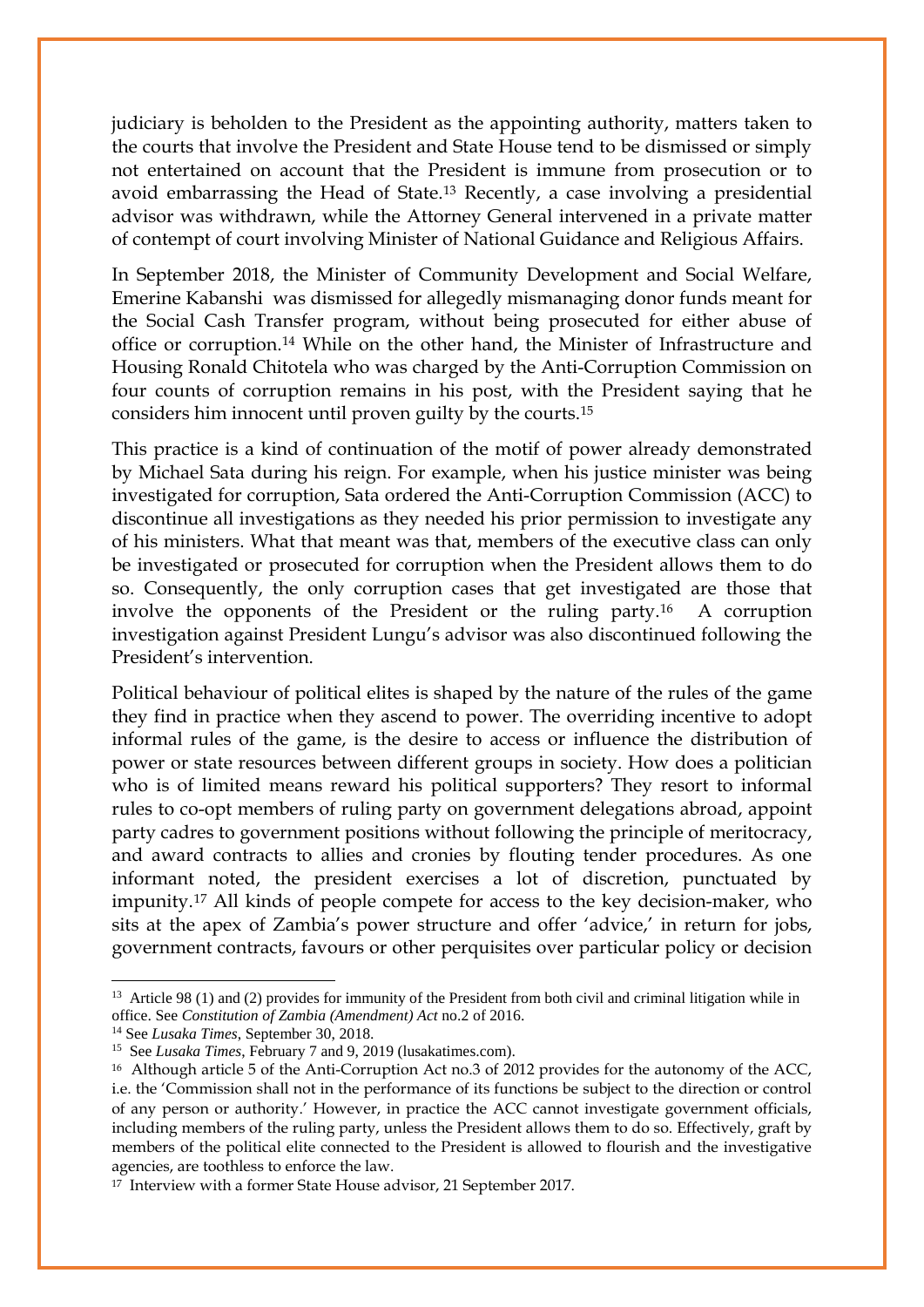and for backing in trade negotiations. As the President is often not well-informed, he is susceptible to manipulation, especially where there is an incentive to entertain the influencers. Those who offer advice that has the potential to improve either his political survival or economic security are often given a sympathetic hearing, compared to those who simply want jobs. Most importantly, it is the adoption of informal procedures that privilege non-public officials to have access to the President and in some cases, influence policy and public decision-making. This state of affairs is facilitated by gate-keepers, supposedly the President's handlers (advisors) who vet those to see the President and clear only those whose contact with the President will either be beneficial to them personally or the President.

In the exercise of executive power, certain procedures, institutions and structures that are found to be an impediment to the access to state power and resources are changed, modified or reformed. Those institutions which stand in the way for executive disbursal of patronage are abolished. President Michael Sata in 2011 ordered the return of a privatized bank, Finance Bank, to its original owner, allegedly as a reward for his financial and material support in the 2011 presidential election.[18](#page-8-0)

But politicians thrive on political support, both real and perceived (imaginary). For politicians informed by a populist logic, such as Michael Sata, adopting policies that elevated their popularity in the eyes of the electorate was considered important, regardless of fiscal implications. The creation of an additional 30 districts by Sata between 2012-2014, while it was meant to purchase political support, was done without due planning and had seriously impact on the budget. The decision was done with little or no consultation with the party's policy making structures and neither was there any prior discussion with Cabinet.[19](#page-8-1) It is important to point out that the motivation for the establishment of new districts was related to the need to create new jobs for those who helped bring the PF to power. This is because the new districts went hand in hand with the appointment of a political superstructure, that includes a District Commissioner, Chief Administrative Officer, a cadre of junior civil servants), with matching office infrastructure and financial resources. Seeing the usefulness of this policy measure, Edgar Lungu continued with the policy of creating new districts and has established more than ten districts since his election in January 2015.[20](#page-8-2) This policy ignores the challenges of lack of finances to fund local authorities, a perennial problem, which has not been addressed, even with the Equalisation Fund to local authorities provided for in the new Constitution[.21](#page-8-3) 

<span id="page-8-0"></span><sup>18</sup> Confidential interview with a former State House official, September 2017.

<span id="page-8-1"></span><sup>19</sup> Confidential interview with a senior government and PF official, September 2017.

<span id="page-8-2"></span><sup>&</sup>lt;sup>20</sup> During the 2016 presidential campaign, Lungu promised to create at least 6 new districts as a campaign promise to the people of Northern and North-Western Provinces. A promise he has honoured.

<span id="page-8-3"></span><sup>21</sup> Article 163 (1) and (2) of the Constitution of Zambia (Amendment) Act no.2 of 2016 provides for the establishment of the Local Government Equalisation Fund to be disbursed to all councils. Two informants indicated the funding to local councils is erratic and the creation of new districts has not helped matters, as government tries to the spread little resources more thinly.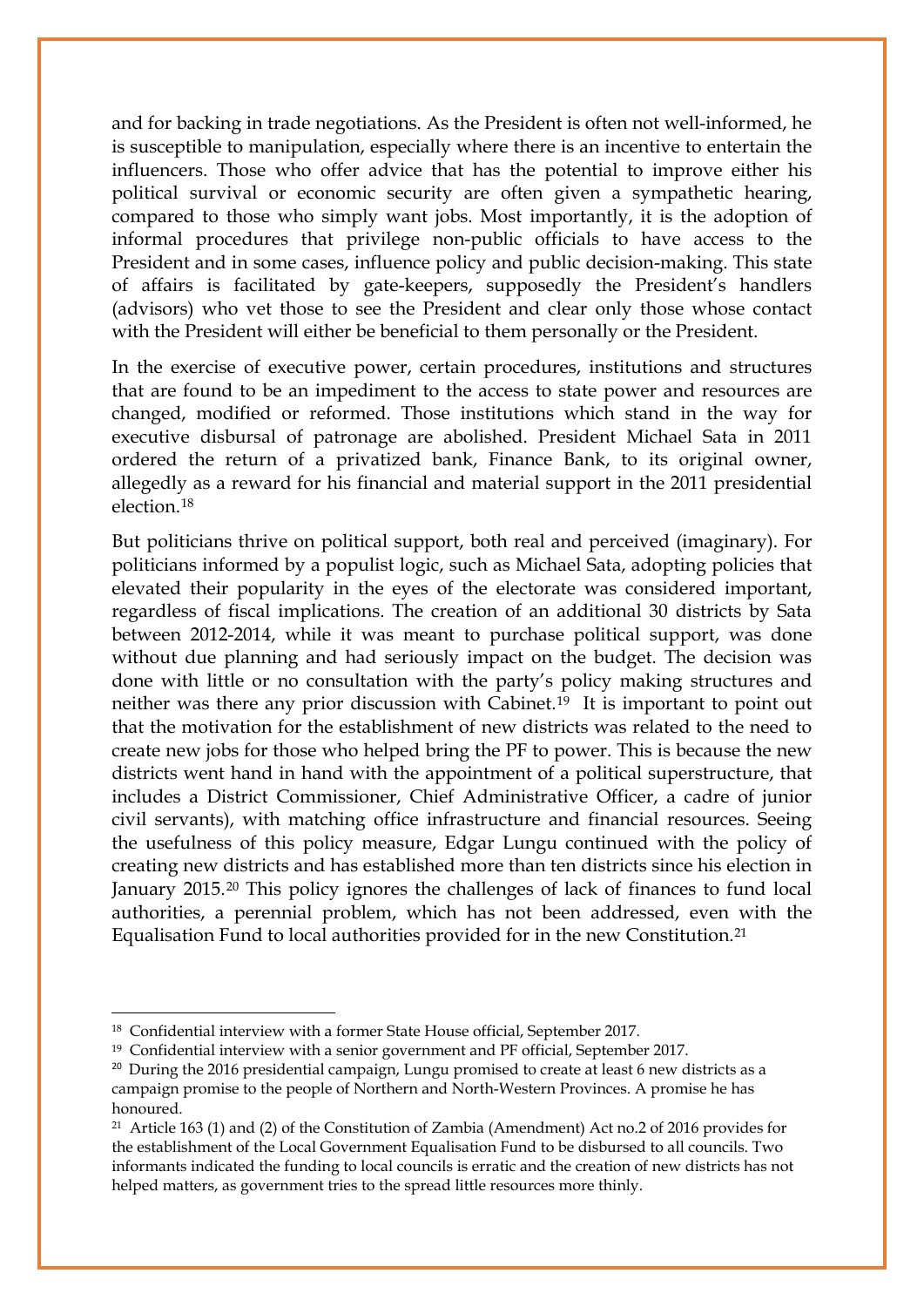The other related policy has to do with road construction. The Lungu administration continued with large-scale road construction projects from the Michael Sata era. Road construction provides visible achievement of government provision of services. In addition, anecdotal information suggests that, road contracts are a source of handsome rents to the political elite. The Roads Development Agency (RDA) and the National Roads Fund Agency (NRFA) manage large-scale road contracts, and the contracting process, that involves single sourcing of contractors has been found to be a recurring practice. The practice has persisted as the selected contractors are not only obliged to pay bribes to those who facilitate the contracts, but also to make cash donations to the ruling party.[22](#page-9-0)

Decision-making tends to be shaped by the overall political context, in particular the configuration of power in the country. President Edgar Lungu was elected to the presidency without any visible power base both in the party (PF) and in the country. He was a rank outsider at the time of his nomination as PF presidential candidate. Since then he has been building a power base within the PF and support base in the country. To achieve this, it was necessary to constitute an alternative power base from that of Michael Sata. As PF secretary general, Lungu began the process of cleansing the PF of Wynter Kabimba's henchmen and replacing them with his own. As party president, he has power to remove and replace several members of the old central committee, bringing his own team, that include, Margaret Mwanakatwe, Joyce Nonde-Simukoko, Dora Siliya, among others. He has also co-opted a number of former MMD members into the PF leadership structures and got many MMD members elected as PF MPs. In doing this he has marginalised or side-lined many Sata loyalists, including former Vice President Guy Scott, Emmanuel Chenda, Wylbur Simuusa and Robert Sichinga. The constitution and reconstitution of a power base is predicated on a perceived desire to contest the party and republican presidency in 2021.

Many informed observers argue that Lungu does not qualify to contest the 2021 presidential election on account that he has twice held office as president and under the old Constitution, the remainder of Michael Sata's term (18 months) was deemed a full term. Two small parties took the matter to the Constitutional Court to seek the Court's declaration that he was eligible to contest the 2021 election. It is a curious irony why the PF and Lungu used small parties to fight for his eligibility and not his own party. This notwithstanding, the opposition UPND and the Law Association of Zambia joined to oppose the application to declare Lungu eligible to re-contest the 2021 elections. The case has become complicated, and placed the Constitutional Court under extreme pressure. First, because the PF has already adopted Lungu as its sole presidential candidate for the 2021 elections. Second, Lungu recently threatened Constitutional Court judges with unspecified action and 'chaos' if they ruled against him following the Kenyan Supreme Court decision to annul that country's presidential election in October[.23](#page-9-1) It was not surprising, therefore. that in December 2018, the case was decided in Lungu's favour, making him eligible to run for a third term.

<span id="page-9-0"></span><sup>22</sup> Confidential interview with a PF official, Lusaka, 25 September 2017. See also Raballand, 2013.

<span id="page-9-1"></span><sup>23 &#</sup>x27;Don't copy Kenya, Zambian president warns judges,' *Daily Nation*, 3 November 2017.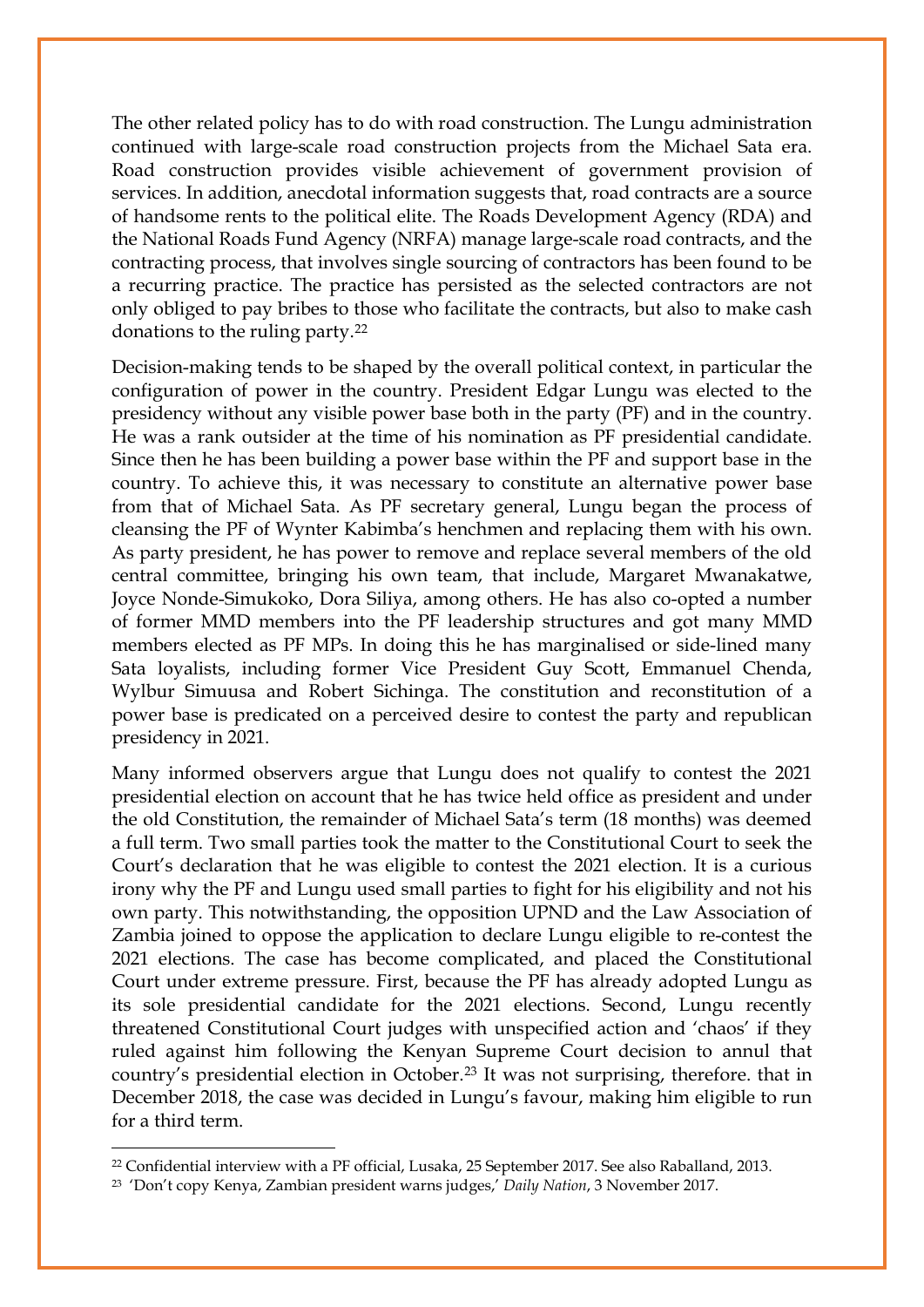Thus, his supporters have left no stone unturned in ensuring that he will face no opposition within the PF and have ensured that all likely opposition is cleared. Chishimba Kambwili, who was former Minister of Information and member of the Central Committee was expelled from the PF in June 2017, for expressing ambition to stand for the PF presidency in 2021. He has contested his expulsion in Court and remains a member of parliament. But his expulsion has had a destabilising influence on the PF, as he has challenged Lungu directly and accused him and key members of his government of corruption. He has become a vocal critic of the PF both in parliament and in the media. Paradoxically, many of Kambwili's allegations go unchallenged creating an uneasy impression that there is credence in his accusations. Whenever, State House responded it was to say that Kambwili is being investigated for corruption. But it is over two years since the investigations were instituted and little is known on the progress, let alone when he is expected to appear in court. Paradoxically, despite contesting his expulsion from the PF, Kambwili is the *de facto* leader of the National Democratic Congress (NDC), a party that seems to draw its support from marginalised PF members and significant sections of Bemba-speaking people of Luapula and Northern who feel the PF has been hijacked by Nyanja-speaking new members recently recruited by Lungu from the MMD.<sup>[24](#page-10-0)</sup>

## **Understanding Zambia's Black-box: Anatomy of presidency**

#### *(a) Mapping Zambia's power and decision-making structures*

#### *President and State House*

<u>.</u>

To understand political power in Zambia one has to appreciate the nature of the Zambian presidency. The Zambian president wields enormous power and influence that pervades the whole political system. Thus the pivotal role of the Zambian president informs his decision-making, political behaviour and has a bearing on other institutions' inclination to seek ways of permeating and influencing that particular office.

Undoubtedly, the president is the most powerful and influential structure in the Zambian power map. The president presides over a Cabinet he appoints and that is loyal to him. According to the Constitution of Zambia (Amendment) Act number 2 of 2016, the Cabinet is only advisory and the President makes decisions without due regard to any authority. He may consult other government agencies, but decisions he makes in the exercise of his functions cannot be reversed by any authority. These decisions relate to, but are not limited to appointments of public officers, including

<span id="page-10-0"></span><sup>&</sup>lt;sup>24</sup> At the time of writing Kambwili had challenged his expulsion in court and still kept his Roan constituency seat, but his overt involvement in the affairs of the NDC was causing concern that he may have crossed the floor, as he did not hide the fact that he was leader of that political formation. Since there is already a precedent that when a member declares support for another party, they would be deemed to have crossed the floor, the prospect of Kambwili losing his seat is very high. Especially that the PF would want to eliminate the threat he poses on the Copperbelt.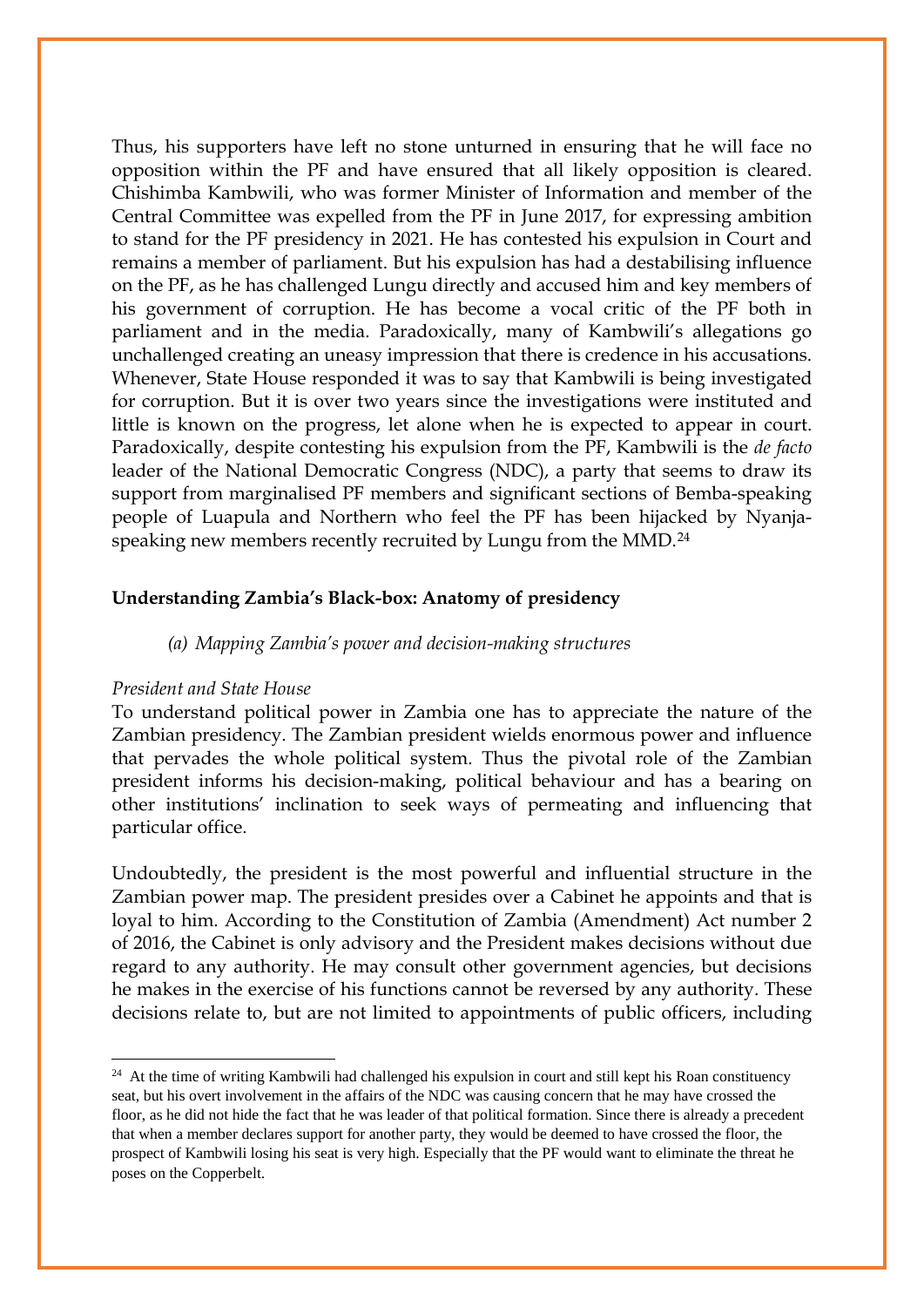ambassadors, creation and abolishing of ministries and departments, appointment of judges, declaring state of emergency (but subject to ratification by Parliament) and so on. But while indeed the president is the most powerful institution in the land, power and influence is exercised on his behalf by those close to him and operating in his office, at Cabinet Office and State House. This is the reason why State House has come to personify the President, and many of his advisors and staff have acquired enormous power and influence on his account. Access to State House is used as currency or passport to the acquisition of all sorts favours, from appointments to government projects. In Zambia those who have access to State House and command the ear of the President, as a rule circumvent established formal rules, often by-pass ministers and ministries and deal with policy and decision-making outside government channels. Often discussions involving large scale projects, requiring government commitments, tend to avoid the bureaucracy, debate, close scrutiny and transparency that established channels entail. This is an essential avenue by which elites seek to establish themselves by being purveyors of state contracts and by definition act in their own economic interests, often sacrificing the national interest and interest of the country in pursuit of their individual interests and that of their close allies.[25](#page-11-0)

#### *Vice President*

 $\overline{\phantom{a}}$ 

The Vice President deputises the President and only assumes functions of that office in the president's absence. Technically, the vice president lacks real power and authority. Under the Sata presidency, Guy Scott was a ceremonial Vice President, who never acted as President, until Sata's death. This was a complete misreading of the Constitution, which provides clearly that in the President's absence, the Vice President would act. The provisions of the Constitution were only evoked when Sata died allowing Scott to act as President for three months and overseeing the presidential transition. Others believe the role of Vice President is that of advisor and key confidant to the President. Importantly, the Vice President should be someone who does not pose any challenge to the President's hold on power. The incumbent, Vice President, Inonge Wina, has faced challenges in her role. Some PF senior members argue that her selection was misplaced as she does not have a constituency of support in the country. In her home district of Nalolo, President Lungu was defeated by Hakainde Hichilema, while the area has an independent member of parliament and the PF parliamentary candidate came third in the polls behind UPND.

The restlessness over the Vice President came about because it is alleged that President Lungu had promised the position to a Bemba speaker. Prof Nkandu Luo is said to have been promised the position of running mate, but this was not honoured. While Harry Kalaba also alleges he was promised the position based on the good results of Luapula province, where PF recorded its highest record in the last elections. It is not known what criteria Lungu used in selecting Inonge Wina as his Vice President. But it would appear that, she poses no threat to his hold on power

<span id="page-11-0"></span><sup>&</sup>lt;sup>25</sup> Confidential interview with a former presidential advisor, Lusaka, October 2017.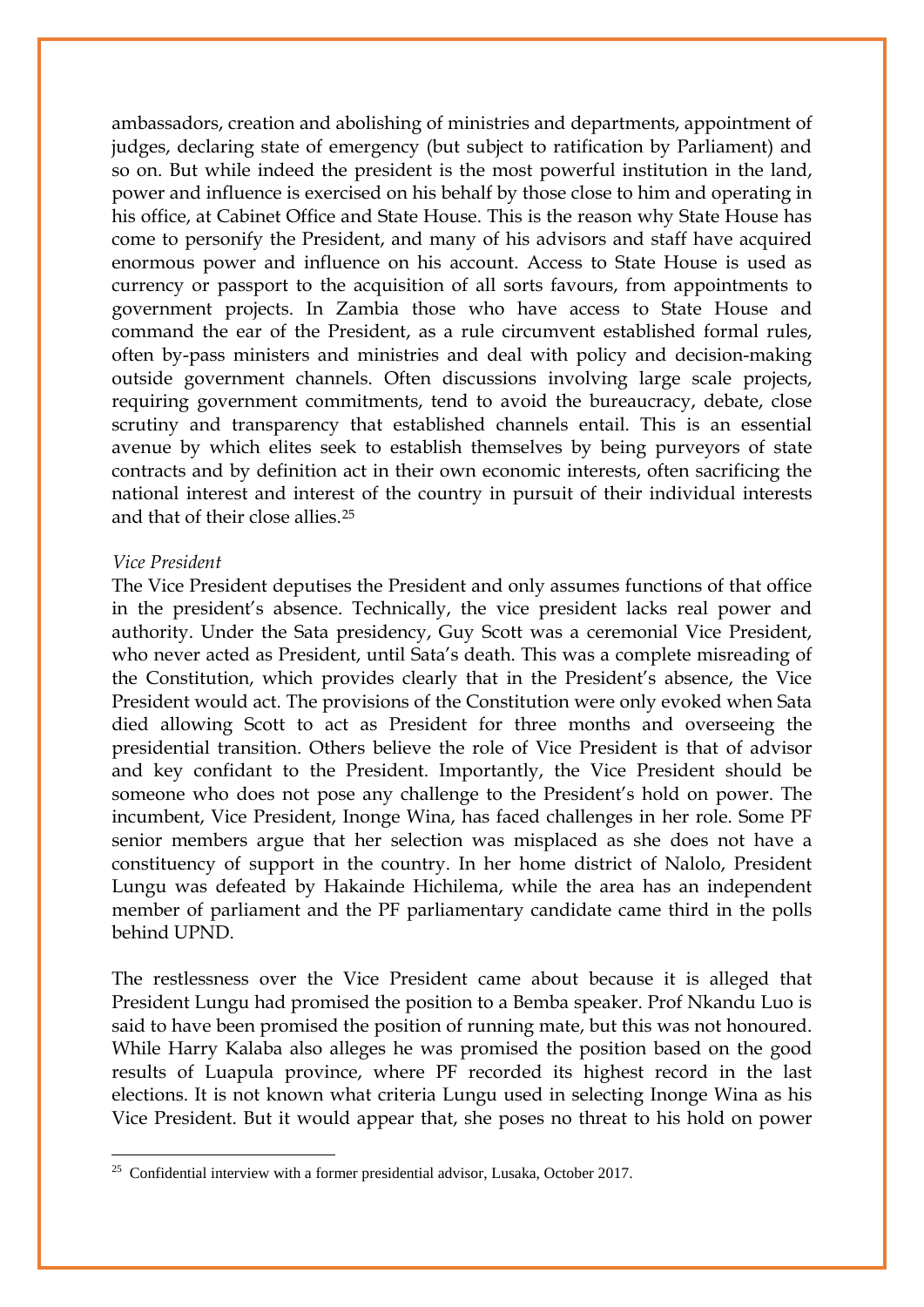given her advanced age (78 years) and lacks a discernible power base. But efforts to initiate a debate to remove her based on the fact that she was undeserving, having failed to deliver the Western Province to the PF in the last elections were frustrated, when Lungu declared his support for her and curtailed the debate on her removal, by way of forcing her resignation.

#### *Cabinet*

 $\overline{\phantom{a}}$ 

The cabinet is a collective of ministers, including the President and Vice President. It is chaired by the President and in his absence the Vice President. The main function of cabinet is to approve legislative bills, government policies and decisions. Since last year, some key cabinet decisions are announced to the public. However, controversial decisions and background to certain decisions remains the preserve of the President. In a general atmosphere of fear of losing positions, little criticism is expressed by civil servants, including those at Cabinet Office.<sup>[26](#page-12-0)</sup>

#### *Ministers and Ministries*

Since the 2016 general elections, the number of ministers has been restricted by the Constitution to 30. While there was no requirement to increase the number of ministers from 24 to 30, the imperative appears to have been necessitated by the abolishing of the position of Deputy Minister from the Constitution. Under the new constitutional dispensation six new ministries were established to accommodate the allocation of the spoils of office. Notable among the new ministries are: National Development Planning, National Guidance and Religious Affairs, Water Development, Sanitation and Environmental Protection and Housing and Infrastructural Development. The rationale for establishing these formerly government departments into stand-alone ministries, many believe was to provide jobs to political allies.[27](#page-12-1) Other than exerting pressure on the government fiscus, the new ministries do not appear to have any visible role in policy-making and implementation.

There are four ministries that have some influence over policy-making and decisionmaking. These are: Finance, Commerce, Trade and Industry, Agriculture and Housing and Infrastructural Development. The importance of the Ministry of Finance is its role in allocating financial resources to ministries and it is central to the patronage machine (disbursing funds to political supporters) – it finances the President's petty projects, such as the Presidential Market Empowerment Initiative, the Youth Empowerment Funds and many other obscure financial initiatives. The Minister of Finance commands considerable influence in the government. Other ministers have always wanted to be in good books with the Minister of Finance, lest he reduces their ministerial allocation. The previous Minister of Finance, Alexander Chikwanda commanded considerable influence, acted as president, whenever Sata was out of the country and tried to push policy changes, especially over VAT

<span id="page-12-0"></span><sup>&</sup>lt;sup>26</sup> Pronouncement by Dr. Roland Msiska at a recent event organised by British Chamber of

Commerce, adding that this has been a feature of Zambian politics since the UNIP days.

<span id="page-12-1"></span><sup>&</sup>lt;sup>27</sup> Interview with a senior civil servant at Cabinet Office, November 2017.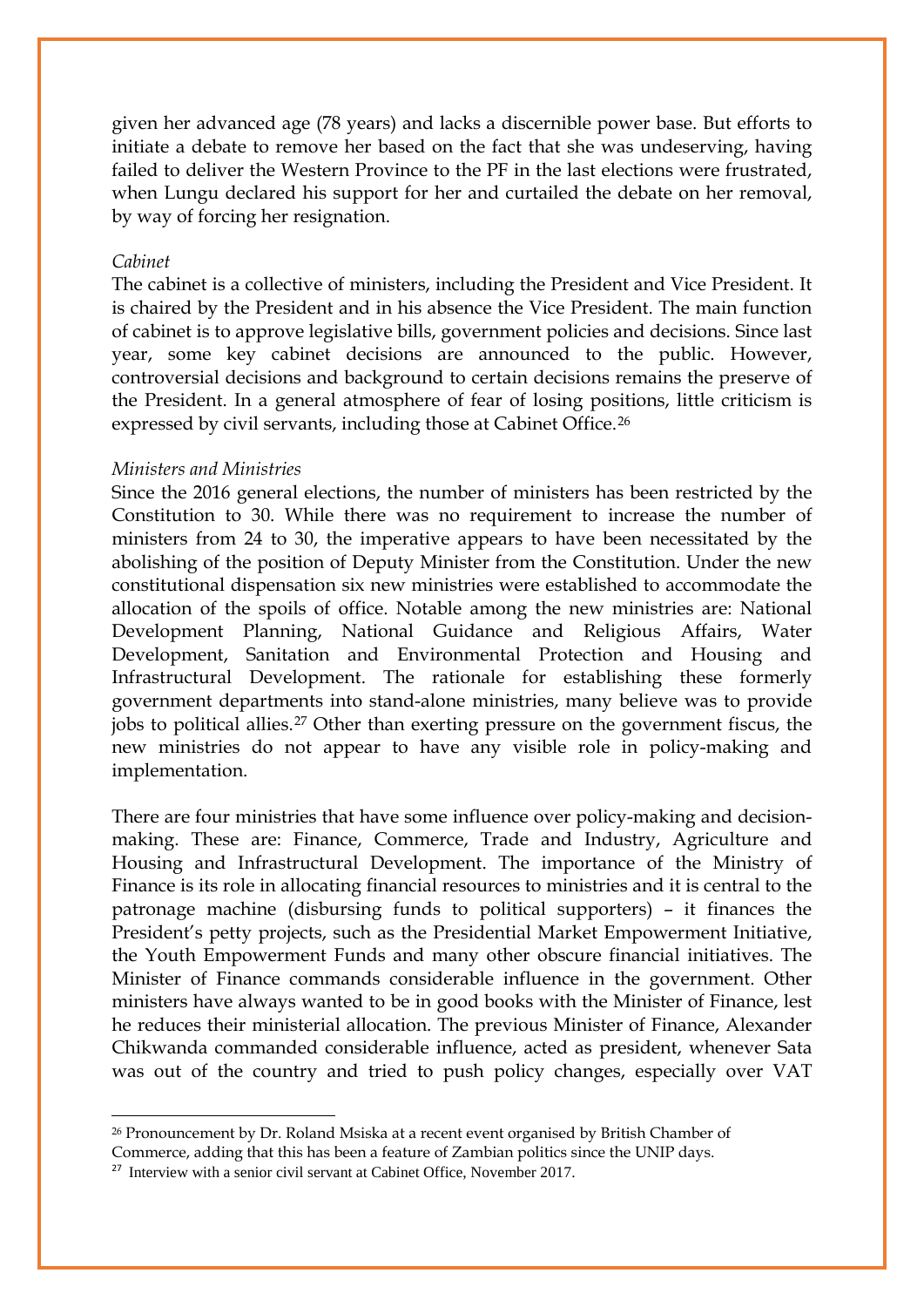refunds.[28](#page-13-0) But Chikwanda's successor as Minister of Finance, Felix Mutati was not a member of the PF. He leads the other faction of the MMD. His position as an outsider in such a key position was contested, by loyal PF members and leaders. They wondered how Mutati could show loyalty to President Lungu, when he was not a member of his party. PF-orchestrated demonstrations demanding Mutati's removal led to his demotion to the Ministry of Works and Supply in March 2018 and consequently fired in November 2018. The current Minister of Finance, Margaret Mwanakatwe, a former banker is believed to wield considerable influence over policy and decision-making and is one of the key ministers close to the President.[29](#page-13-1)

## *Ministry of Agriculture*

The Ministry of Agriculture plays an important role in Zambia, it represents almost two-thirds of the population (65% of the population) who earn their living from agriculture. The ministry is involved in the distribution of agricultural inputs through the Farmer Input Support Programme (FISP). As the majority of farmers in Zambia are small-holders, the function of the Ministry in ensuring timely delivery of inputs and purchase of agricultural products (especially maize) through the Food Reserve Agency (FRA) has political significance. But despite the importance of the ministry in Zambia's political economy, its influence is predicated on who the minister is. When the ministry was under Given Lubinda it had quite some influence and the President supported its programmes, such as the roll-out of the e-voucher system. Lubinda currently heads the PF's Committee on Agriculture and as such is still seen as having influence on agricultural policies.

## *Ministry of Housing and Infrastructural Development*

This ministry, led by Ronald Chitotela, is relatively new in its new format. Previously, housing was a department in the ministry of local government and infrastructural development fell under the Ministry of Works and Supply. Under the new ministry all large-scale infrastructural development fall under its remit. The importance of this ministry is its role in coordinating road contracts. It is a source of rents to government ministers and State House officials. In July 2017, two senior officials at RDA were dismissed on the intervention of Ronald Chitotela. They were accused of having been whistle-blowers by reporting that Minister Chitotela was involved in a road contract without having followed laid down tender procedures.<sup>[30](#page-13-2)</sup> The matter has not been investigated by the Anti-Corruption Commission (ACC). The involvement of gate-keepers at State House in facilitating road contracts makes it difficult for the ACC to investigate and bring culprits to book.

## (b) *Key actors under Lungu's presidency*

Policy and decision-making in Zambia is conducted by individuals or groups pursuing particular interests. The policy-making process itself is a contested terrain, involving negotiation, persuasion and in some cases coercion or threats. Formally,

<span id="page-13-0"></span><sup>&</sup>lt;sup>28</sup> Interview with former advisor at State House, October 2017.

<span id="page-13-1"></span><sup>&</sup>lt;sup>29</sup> Interview with a key informant close to State House, October 2017.

<span id="page-13-2"></span><sup>&</sup>lt;sup>30</sup> Interview with a key informant, Lusaka, 22 September 2017.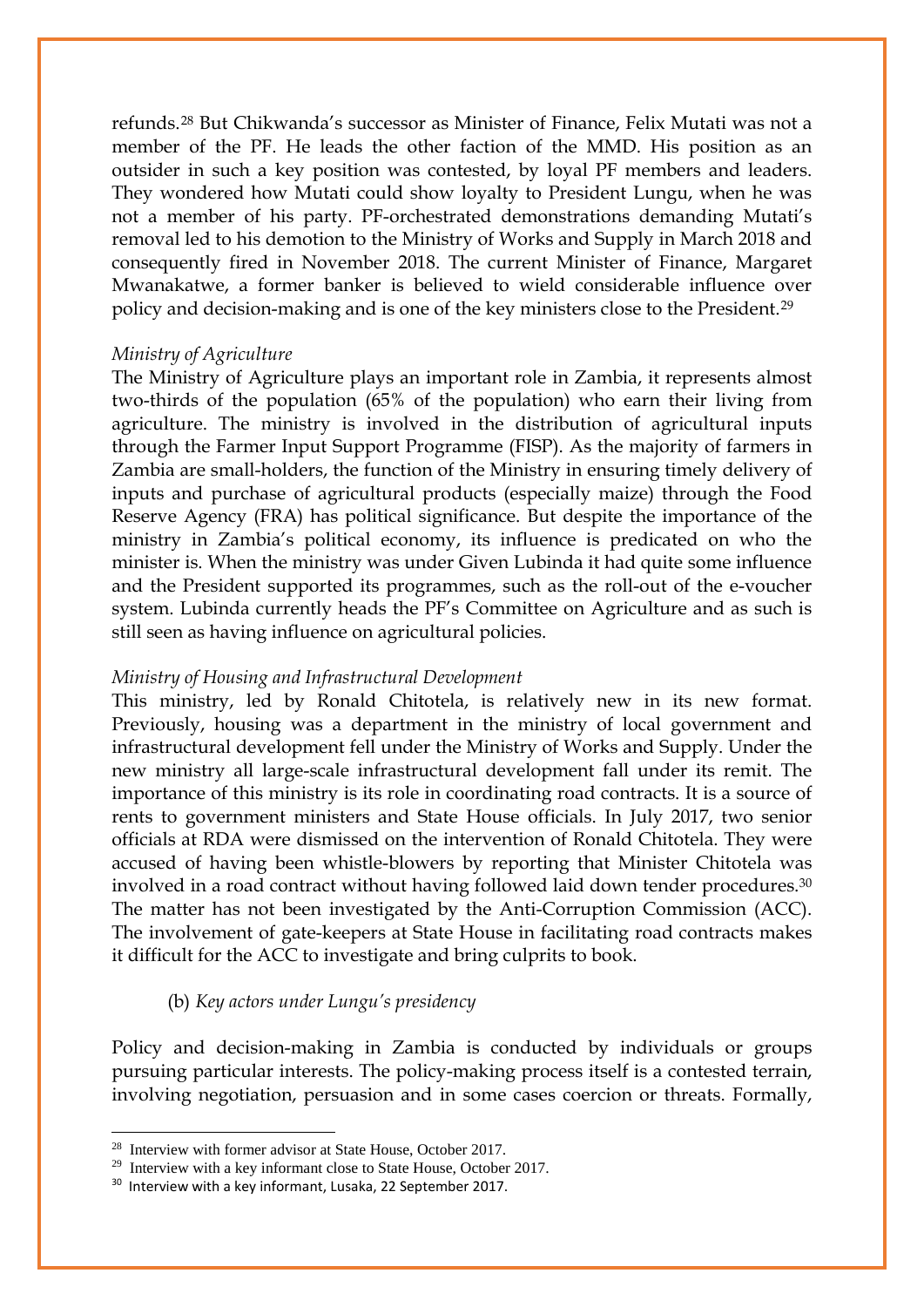actors operate within a defined policy and decision-making structure. For example, a policy is first proposed by a government ministry, it is then discussed by civil servants, refined and then possibly subjected to public consultation, where public comments are incorporated and then refined by ministerial officials. Thereafter, a Cabinet Memorandum is prepared for discussion by Cabinet, where a final decision is made to adopt the policy. This formal process does not involve all important government decisions. For example, government will not exhaust all these procedures to contain a cholera outbreak or the outbreak of East Coast Fever. In such cases, consultation takes place between few key decision-makers, the Permanent Secretary in the affected ministry, the Minister, Secretary to the Cabinet, State House advisors and the President. In some cases, the consultation is directly between the Minister and State House, through advisors.

There are five key actors that influence decisions under the Lungu presidency. These are: State house aides, certain ministers, religious leaders, business-people and donors or representatives of international organisations.

#### *State House*

Given the centrality of the President in decision-making in the country and the need to avoid bureaucratic red tape or inertia many people who require things to be done have resorted to accessing State House directly. To access State House directly, one needs to be close to the President or his advisors or have the kind of influence that association with the President will create a good press. However, State House has gate-keepers who block and vet individuals or groups seeking appointment with the President. These gate-keepers, can be advisors or officials whose job it is to arrange the President's diary. Depending on the subject matter and the individual concerned, they may help facilitate meetings. However, as most of those people who seek to see the President often come over issues of personal favours, such as jobs or government contracts, many are denied access and the President is not even made aware of them

The position of Special Assistant to the President for Press and Public Relations is so visible given its importance in projecting and reporting on behalf of the President. Under first president Kenneth Kaunda and third president Levy Mwanawasa, the position was occupied by very senior and seasoned professional journalists, who did not seek public attention or favours. But under Frederick Chiluba, Rupiah Banda and Michael Sata, the position was occupied by junior journalists who sought attention to themselves. According, to a former special advisor at State House, one former Special Assistant to the President for Press and Public Relations turned himself into the president's *chola-boy* and spent a lot of time at the president's residence, playing with his children and gossiping about ministers and government officials. According to him, Special Advisors are supposed to assist the President govern, by providing sound advice, 'not hero-worshipping him and cleaning his shoes.' As Zambian presidents like to be praised, anyone who sings their praises is elevated to the position of a confidant and errand boy, thus they attain the status of gatekeepers, acting and issuing instructions, including making decisions in the president's name. Because of the influence some of these advisors wield, some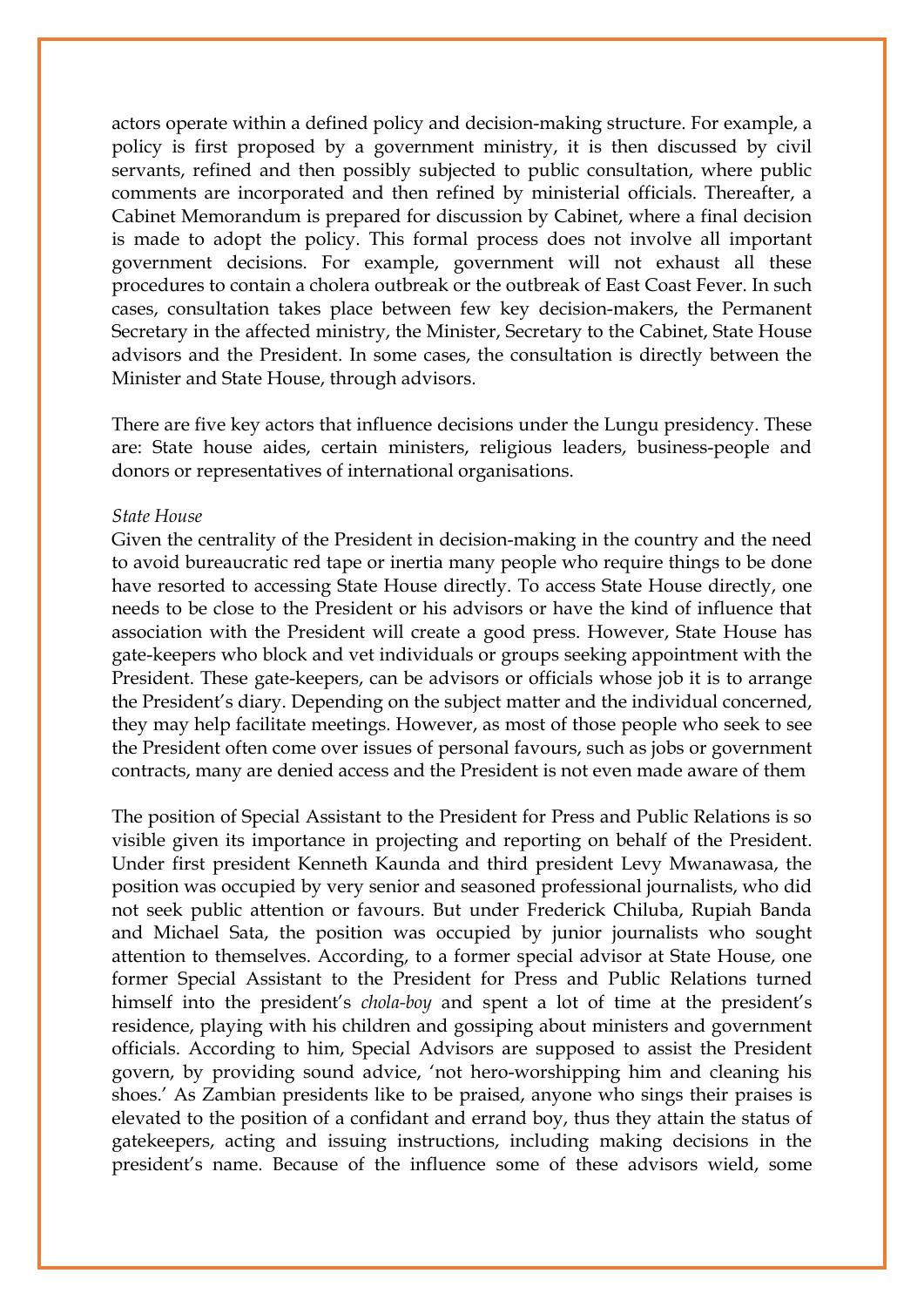decisions are made in the President's name without his knowledge. For example, one informant narrates a case where former minister of Finance, Alexander Chikwanda authored a letter purporting to have been written by President Sata reversing the decision on VAT refunds to the mines. A decision had been made earlier that government was not in a position to pay VAT refunds as there was no money. Instead, the payments would be staggered over time. Alex Chikwanda, acting on behalf of mining companies assured them he would have the policy reversed as he had influence. A statutory instrument was issued to reverse the earlier decision, but before it could be published, Sata was informed that his earlier decision had been changed and wanted confirmation as to whether that was the position. Sata vehemently denied ever having reversed the earlier decision over VAT refunds. The statutory instrument was cancelled, but Chikwanda was never publicly reprimanded.[31](#page-15-0)

Under Lungu, **Amos Chanda**, Special Assistant for Press and Public Relations at State House, remains a key and influential figure. Amos Chanda is very close to the President, attends all meetings, including private and confidential ones. He is the President's confidant and a key gate-keeper. Nothing gets done, without Chanda's involvement. He does not only issue statements, but drafts speeches, renders advice on key policy issues and represents the President at private and highly sensitive meetings abroad. He is a spin-doctor, who also plays the role of private secretary and has at times issued instructions to permanent secretaries and even defence and security chiefs. Those seeking to see the President have to go through Amos Chanda, regardless of the area of expertise, it be economic or legal. This is despite the fact that, there are other special advisors, such as political, legal and project implementation. As a result of his visible role, contractors and business-people and all manner of individuals have to deal with him and seek his indulgence to see the President.

The other influential figure at State House, is **Kaiser Zulu,** Special Advisor Political Affairs. Kaiser Zulu, who served briefly as Michael Sata's first political advisor until he was fired, is of humble education, worked as a taxi driver prior to PF coming to power. He was Sata's driver and body-guard during the 2011 election campaign. Zulu is believed to be a political strategist. He is believed to be the organiser of violent mobs who attack opposition supporters, pays individuals to make calls to radio stations defending the PF or to attack guests of radio shows that are perceived to be critical of government. He is also known to pay journalists and civil society activists to report and say positive things about the PF. He is responsible for the PF's violent culture, as he maintains a militant cadre ready to be unleashed at any time. Prominent PF cadres have been actively working to undermine Kaiser Zulu's powerful position, so far with little success.

**Freedom Sikazwe**: Presidential Affairs minister based at State House is another influential individual at State House. Sikazwe coordinates party activities, plays a

<span id="page-15-0"></span><sup>31</sup> Interview with a key informant, Lusaka, 22 September 2017.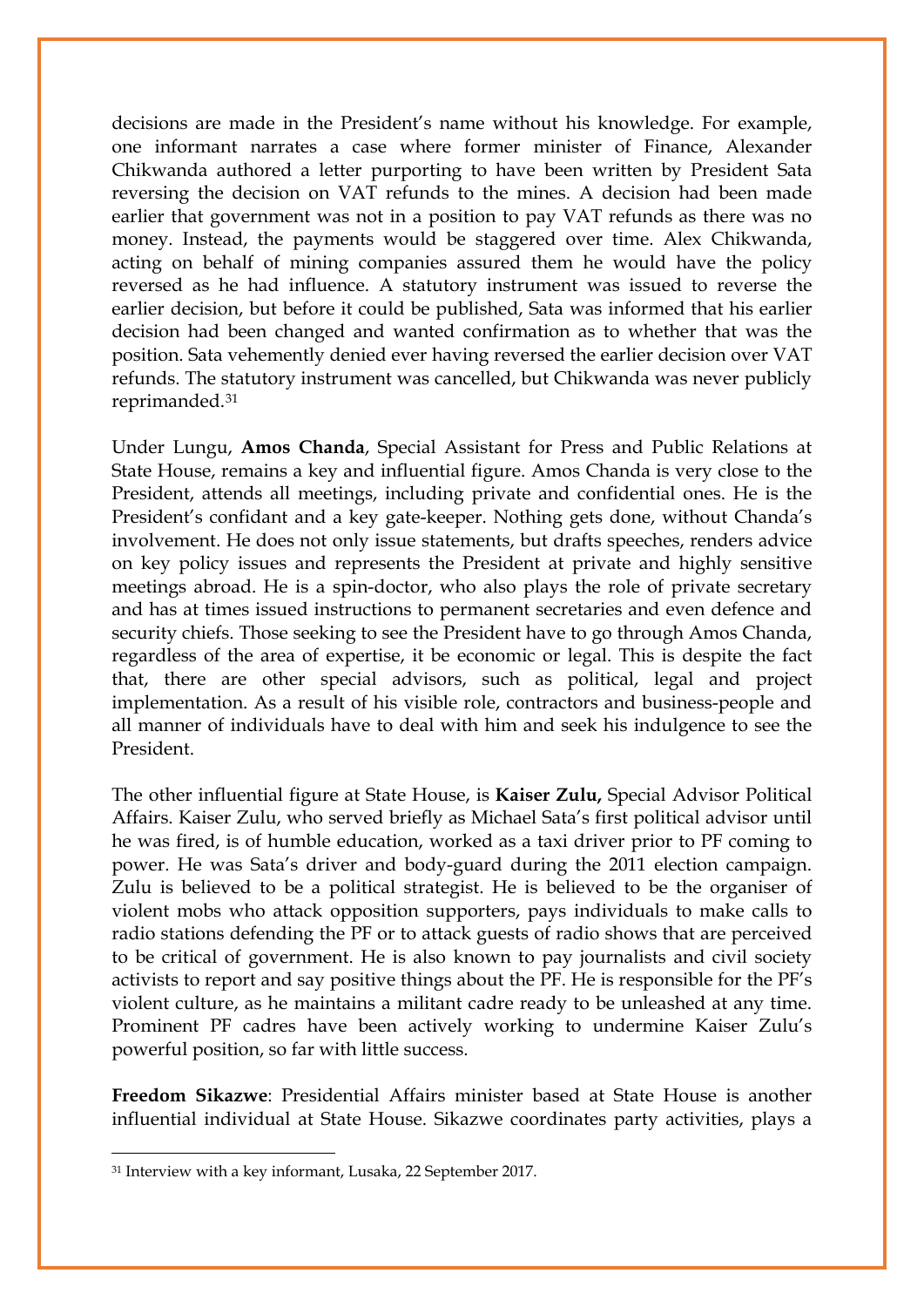key role in public appointments and is one of the gate-keepers. He plays an important role in policy issues and he has the President's ear on matters relating to government, relations with opposition parties, key interest groups and internal PF matters. President Lungu at his 2017 press conference announced that those who wish to see him should approach either Amos Chanda or Freedom Sikazwe. It is surprising that matters which would ordinarily be handled by Cabinet Office or civil servants at State House, such the Principal Private Secretary and other private secretaries are being handled by officials whose job description is advising the President.

#### *Religious leaders*

 $\overline{\phantom{a}}$ 

President Lungu is not known to have been a practising Christian, prior to his election as President. But since his election he has courted the church, who have worked hard to present him as a 'humble' and devout Christian. The groups, that campaigned for him during the 2016 presidential elections, such as Christians for Lungu, have been rewarded with government appointments. One of the committee members, **Godfridah Sumaili** was appointed to the position of Minister of National Guidance and Religious Affairs. The clergy have been instrumental in shaping Lungu's policy stance towards state-church relations. When there was a stand-off between the Catholic Church (Bishops Conference) over Hichilema's detention, it was influential members of the clergy who helped formulate messages to reconcile them. This influential clergy played significant roles in the establishment of National House of Prayer and Tabernacle (to be built in Woodlands) and the declaration of October 18, as the National Day of Prayer, Fasting and Reconciliation. Bishop Joshua Banda of the Assemblies of God Church and Rev. Pukuta Mwanza, secretary general of the Evangelical Fellowship of Zambia (EFZ) are the key religious actors with some influence over President Lungu. The flirtation of the church with the President may explain a policy orientation that privileges protestant denominations over mainstream churches. For example, the declaration of Zambia as a Christian nation in the Constitution came as a result of heavy lobbying from the protestant faction of the Christian church, as it was opposed by the Catholic, Anglican, Reformed and other established churches as divisive.[32](#page-16-0) Recently, this faction of Christian church managed to insert in the Seventh National Development Plan references to Christian ethos.[33](#page-16-1) This does not only go against the spirit of the Constitution which guarantees the right of religion, but also encourages a Christian fundamentalism targeted at non-Christians, especially adherents of minority religions. While at present there may be co-existence between different religions, the state capture by this faction of the Christian faith may have long-term destabilising consequences on the Zambian polity.

<span id="page-16-0"></span> $32$  Zambia's constitution allows other religions, but the insertion of the declaration of Zambia as a Christian nation in the Preamble during Chiluba's presidency was sponsored by a protestant, bornagain group of Christians motivated by a desire to be close to the state to access state patronage. This protestant clergy tends to be flashy, and business-minded. Some of the leaders of ministries are said to be among Zambia's richest pastors. For example, Joe Imakando of the Bread of life Church and Bishop Joshua Banda are believed to own several businesses in the capital.

<span id="page-16-1"></span><sup>33</sup> *7 National Development Plan 2017-2021*, Ministry of National Development Plan, Lusaka, p.30.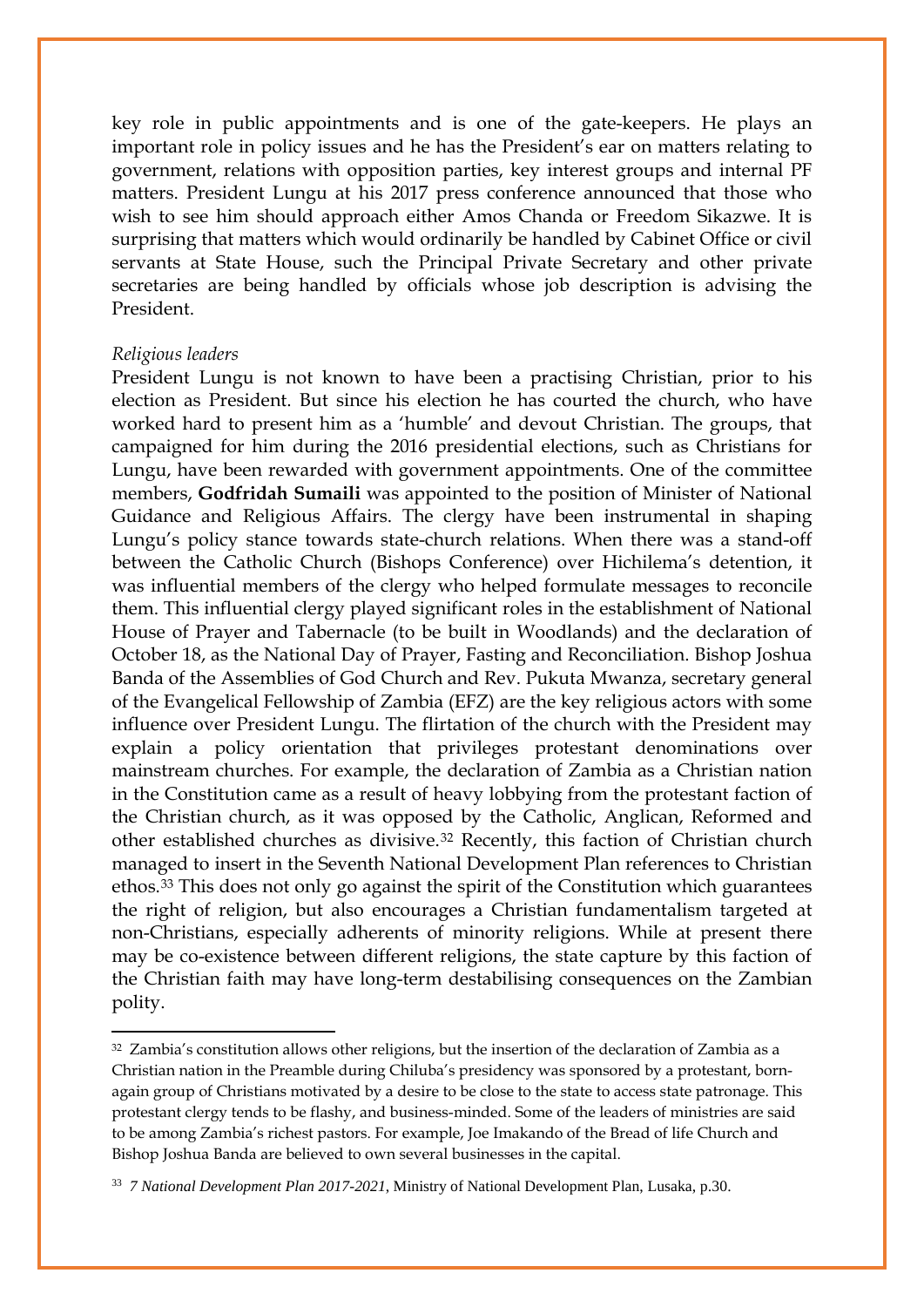#### *Business people*

It is difficult to discern the influence of business interests on the presidency. However, business people access State House, to discuss with the President their business and investment plans, to make donations to the PF party or Esther Lungu Foundation, to seek and negotiate government contracts, especially in road and housing constructions. Some of these business-people are represented by 'tenderpreneurs.' Some of the players include **Valden Findlay**, a big financial supporter of PF who is often part of Lungu's delegations abroad and is also believed to be the main financier of Lungu's market empowerment programme. The tenderpreneurs act as middle-men with State House and negotiate how much would be given to the gate-keepers at State House, the president or his family and donations to the party, if a contract was to be awarded.

Overall, international companies remain the most influential, especially where it involves big capital, like the mining and infrastructure (AVIC). Zambia's economic dependency, gives those companies high leverage. Representatives of multinational companies, including owners of the large mining firms, such as KCM, NFMC, MCM and Barrick Lumwana, seek direct audience with the President to seek policy and tax exemptions and other concessions.

The Industrial Development Corporation (IDC) has become a vehicle for State House to control State Owned Enterprises. As per the IDC Articles of Association and statutory instruments establishing it, the IDC is headed by President Lungu, and its board members are mostly drawn from cabinet. As a result of the shifts in investment bodies, ZDA has lost most of its functions. After the general elections, membership of boards of most of the SOEs and regulatory authorities (ZESCO, Zamtel, ERB, etc.) have been given to PF loyalists/mobilizers/financiers. IDC is also actively acquiring private companies (beyond the SOEs), including Zampalm and Professional Insurance.[34](#page-17-0)

## *Donors and international organisations*

 $\overline{\phantom{a}}$ 

Compared to the 1990s and 2000s, donors no longer have leverage over Zambia. The donor portfolio has dropped significantly and many donors have withdrawn from Zambia altogether. But this notwithstanding, donors have withheld aid whenever it has been found that the government was not adhering to its own policy commitments. Even if the government has displayed some grand-standing whenever there is criticism from donors, government has taken donor concerns very seriously when it comes to service delivery. For example, donors contribute more than 70 percent of the budget for HIV/AIDS. The PEPFAR and Global Fund provides most of the funds for HIV/AIDS, with government contribution being less than 20 percent. Further, donors have had some leverage over government in the health sector, by withholding aid to the sector due to concerns over poor governance (corruption). Though some donors, such as Sweden and the United Kingdom have

<span id="page-17-0"></span><sup>34</sup> Interview with an informant close to State House, Cabinet Office and IDC, November 2017.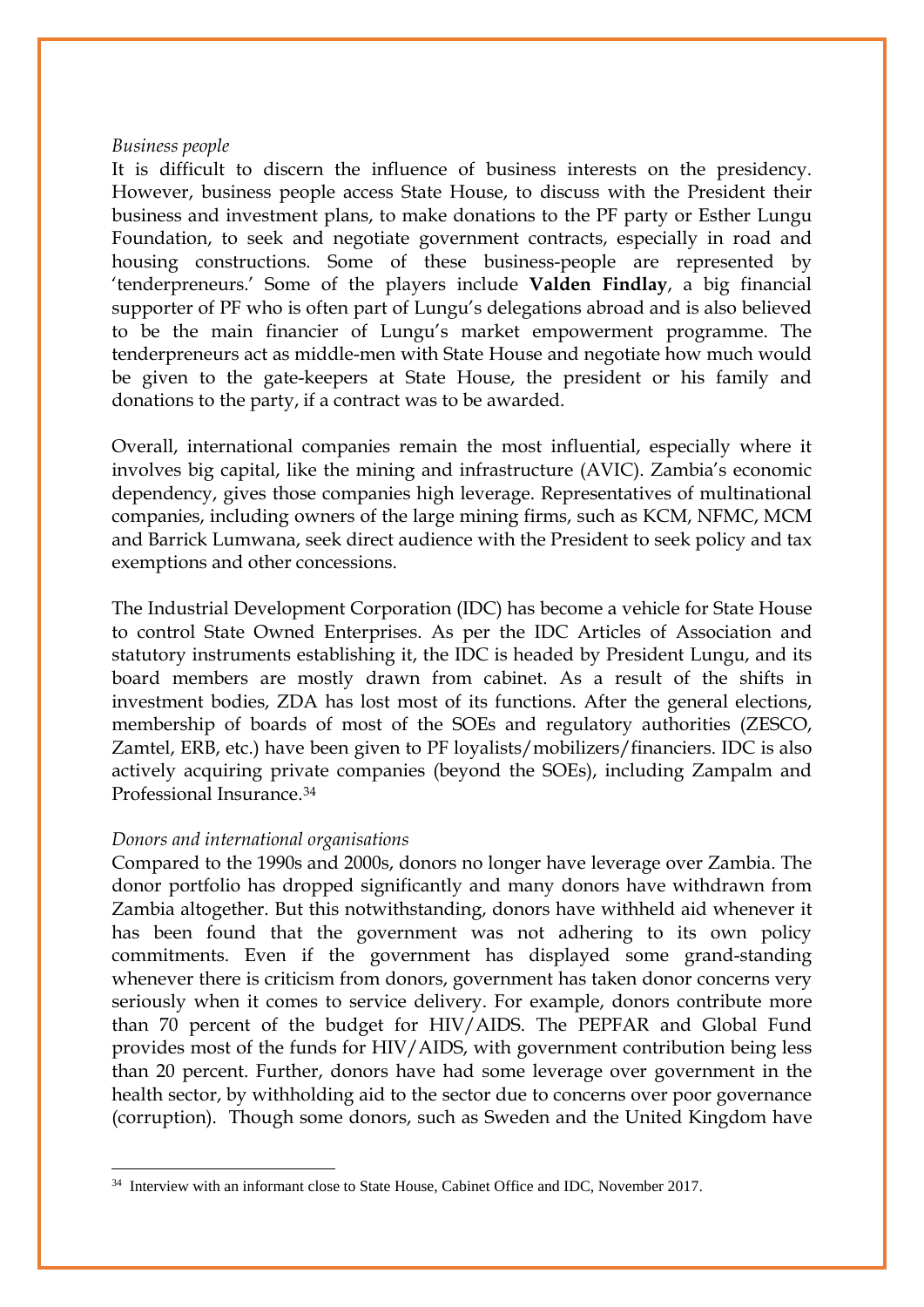resumed aid to the sector, the vulnerabilities to foreign aid exposed government's continued external dependence.

In September 2018, donors (including UK, Ireland, Finland and Sweden) withheld financial aid to the Social Cash Transfer program under the Ministry of Community Development and Social Welfare following allegations that \$4.3 million meant for beneficiaries of the scheme had been misappropriated. The UK's Department for International Development (DFID) noted that it takes a 'zero-tolerance approach to fraud and corruption.'[35](#page-18-0) This resulted in the dismissal of the Minister of Community Development Emerine Kabanshi. But some informants close to State House argue that Kabanshi's dismissal was simply a smokescreen or meant to save face, as the alleged misappropriated funds were diverted to election campaign activities at the direction or with the full knowledge of State House.[36](#page-18-1)

One external donor that has had some bearing on Zambia's policy-making is the International Monetary Fund (IMF). In the 1980s and 1990s the IMF and the World Bank was said to literally dictate the country's economic policy direction. Though this has significantly reduced, Zambia's efforts to obtain a fresh IMF loan has been placed in jeopardy by failure to agree on a number of governance and economic fundamentals. Negotiations for a fresh line of credit have been on-going since 2016 and it is believed that the IMF is reluctant to extend a loan facility as it has serious concerns over governance issues and the country's growing foreign debt. Zambia is seeking a \$1.3 billion bailout from the IMF. But the IMF has indicated that Zambia should disclose the full extent of its foreign loan portfolio,<sup>37</sup> as it is believed that the country's loan portfolio could be in excess of the official \$10 billion, with some sources putting it at over \$18 billion.<sup>[38](#page-18-3)</sup> Even if government officials do not publicly admit it, there is desperation to meet IMF conditions in order to access the \$1.3 billion loan bailout. Without the bailout the country faces a high risk of debt distress and may be plunged into an economic and financial crisis for an unimaginable proportion.

# *Intra-party politics and public policy*

 $\overline{\phantom{a}}$ 

Under the one-party state era the distinction between party and state was almost non-existent, as it was argued the two were almost one and the same thing – the party and its government (PIG). Multiparty democracy presupposes separation between party and state. However, under the PF government the distinction

<span id="page-18-0"></span><sup>35</sup> 'President Lungu Fires Kabanshi in Aide Scandal Clean-up', Zambia Reports, 19 September 2018 [http://zambiareports.com].

<span id="page-18-1"></span><sup>&</sup>lt;sup>36</sup> Confidential interviews with two informants from Cabinet Office and from State House, Lusaka, November 2018.

<span id="page-18-2"></span><sup>&</sup>lt;sup>37</sup> The country is believed to have contracted more than \$5 billion from China, which is not reflected in its foreign loan portfolio. See Zambia's Unknown debt face Scrutiny after Mozambique Scandal, *Bloomberg*, April 6, 2018.

<span id="page-18-3"></span><sup>&</sup>lt;sup>38</sup> Interviews with an official at the Ministry of Finance, November 2017. In July 2017, then Finance Minister Felix Mutati told Parliament that Zambia's foreign debt was \$17.2 billion. But was forced to reverse correct the figure downwards to \$7.2 billion later following pressure from State House and the party hierarchy. See also 'Zambia slumps towards debt crisis', *The Economist* , 13 September 2018.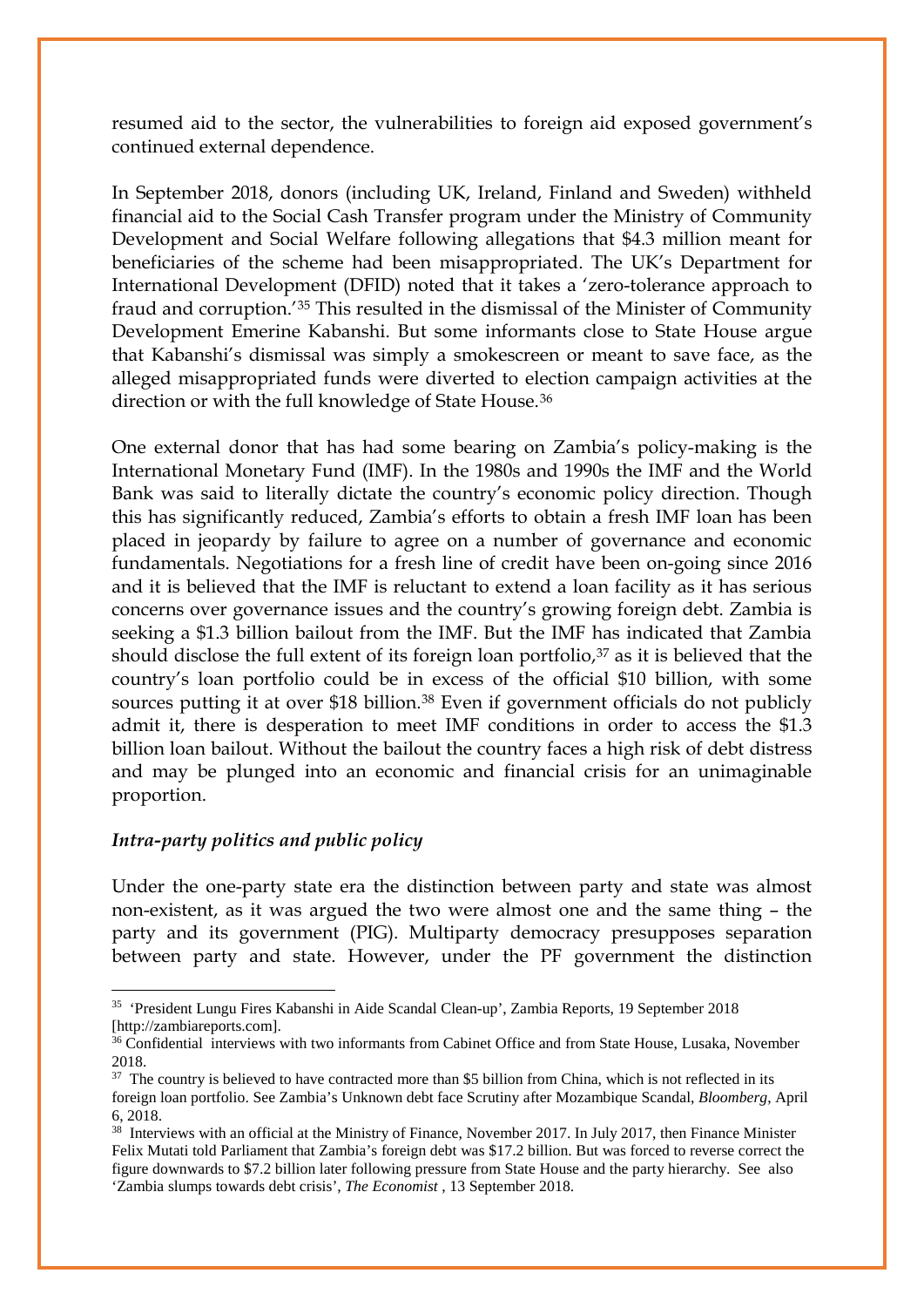between party (PF) and government is blurred. This is more in terms of intrusions of PF officials in the realm of public policy. Civil servants have become accustomed to receiving instructions from PF officials. PF secretary general Davies Mwila, his deputy Mumbi Phiri and media director Sunday Chanda routinely make pronouncements on public policy in ways that suggest they are part of government. Senior civil servants are afraid to do things the right way as they risk their jobs. They live in constant fear of dismissal or reprisals for challenging instructions from party leaders. At Cabinet Office, the PF secretary general is represented in policy discussions and sits in cabinet meetings. According to one informant, it would appear committees of the PF have more say in policy-making than government officials. The economic policy committee of the PF was instrumental in lobbying for an increase in the producer price of maize and have also lobbied government to reduce the price of fuel and maize meal at other times. They have used extortionist strategies to compel state companies, such as ZESCO, Zambia State Insurance Corporation, NAPSA, to make financial and material contributions to the ruling party, and sometimes to senior party figures. It is also believed that some party officials on government delegations have their foreign travel paid for by these state owned companies.

It is understandable for the ruling party to have influence over policy, but what incentive do they have to do so? While it can be argued that the PF has a *locus standi* to participate in policy-making and influence policy change, this is not done in an organised and predicable way. Often influence-peddling is conducted informally, either by threatening particular policy positions with the potential to reduce public confidence in the government and the party's popularity or some key party officials having vested interest in policy change. Many senior PF officials are business people or represent powerful business interests that make frequent contributions to the party. When economic policies harm that constituency, they tend to lobby government to change policy or adopt measures that are favourable.

However, PF is not a homogenous political organisation. It represents diverse interests and sometimes these interests are contradictory. The factional fights within the PF for leadership, which started during Sata's tenure were partly due to fights over access to spoils of office (Fraser, 2017). While the fight between Wynter Kabimba and Geoffrey Bwalya Mwamba was understood to be for the party leadership, its main origin was over differences in getting contracts from the mines.<sup>[39](#page-19-0)</sup> This is because both leaders and their allies were involved in the transport business and were competing to provide services to the mining companies. A perceived competitor for access to state resources or economic opportunities is considered a political opponent. This is because political power is used as a vehicle for access to economic opportunities.

Edgar Lungu's control of the ruling PF is increasingly tenuous as he begins his second term office. Having ascended to power as a rank outsider, his selection was a

 $\overline{\phantom{a}}$ 

<span id="page-19-0"></span><sup>&</sup>lt;sup>39</sup> Confidential interview with a former State House advisor under late president Michael Sata, October 2017.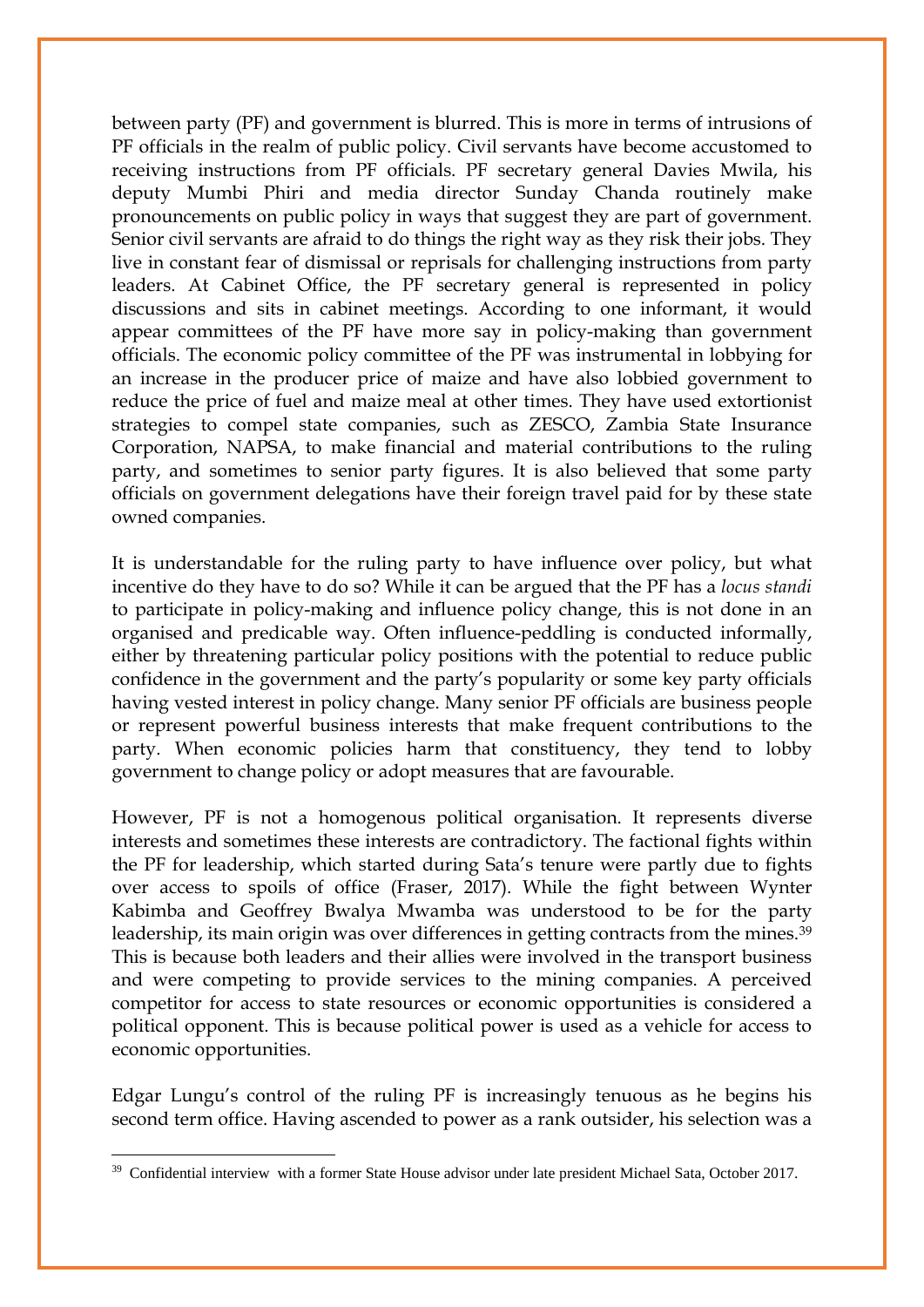highly divisive affair. He was challenged by no less than nine candidates that included Sata's widow, Christine and son, Mulenga. While he side-lined most of them, apart from Chishimba Kambwili, he has always been worried of the threat they pose to his hold on power both within the PF and in the country. To be sure, as things stand, the PF is highly divided. Factions have formed around several issues and agendas. But there are at least three visible factions within the ruling party. The first and most dominant faction is the one allied to Lungu and one that played a role both in his selection as presidential candidate and his election both in 2015 and 2016. This faction comprise mainly individuals who had been sidelined or dismissed by Michael Sata.

The second faction is of individuals who consider themselves as founder members, the so-called 'true green.' This group feels marginalised by Lungu and accuse him of having abandoned PF's founding principles and Sata's vision. The last faction is composed of former MMD members who joined the PF following former president Rupiah Banda's decision to back the PF in 2015. This faction is increasingly influential and has been rewarded with senior appointments in the party, at provincial and central committee level. The faction has also been rewarded with cabinet appointments, which include Finance, Agriculture, Commerce, Industry and Trade, National Development Planning[40](#page-20-0) and Local Government. Thus policy formulation is highly contested between these three factions, but most importantly each group seek to use its access to the President to extract maximum benefits. Those who feel excluded have either left the party voluntarily or have been expelled. Some have gone away to form their own parties. The National Democratic Congress (NDC), is a new political formation, active on the Copperbelt, formed by individuals unhappy with Lungu's leadership; his desire for a third term of office and for having gone against Sata's legacy. Currently, the new political party is led by former Copperbelt province minister and PF provincial chairperson, Mwenye Musenge. Sata's allies, such as former Vice President Guy Scott and Chishimba Kambwili are believed to be closely associated with this party. It is believed that it has support from some members of Lungu's cabinet, and some prominent Bemba politicians.

## *Policy coordination*

 $\overline{\phantom{a}}$ 

The Ministry of Finance has always played a supervisory and coordinating role. However, since the establishment of the Ministry of National Development Planning the relationship between the two ministries remains unclear. There is an emerging struggle for control and relevance between the two ministries. It should be recalled that the planning function which was abolished under president Frederick Chiluba was re-introduced by president Mwanawasa, but as a department under the Ministry of Finance. President Edgar Lungu removed the Department of Development Planning from the Ministry of Finance by placing it under the Vice President's office in 2015 and in 2016 created a stand-alone Ministry to reward his friend and ally, Lucky Mulusa's work as Special Assistant for Policy

<span id="page-20-0"></span><sup>&</sup>lt;sup>40</sup> Lucky Mulusa who originated from the MMD was appointed Minister of National Development Planning in November 2016; but replaced by Alexander Chiteme, MP for Nkana.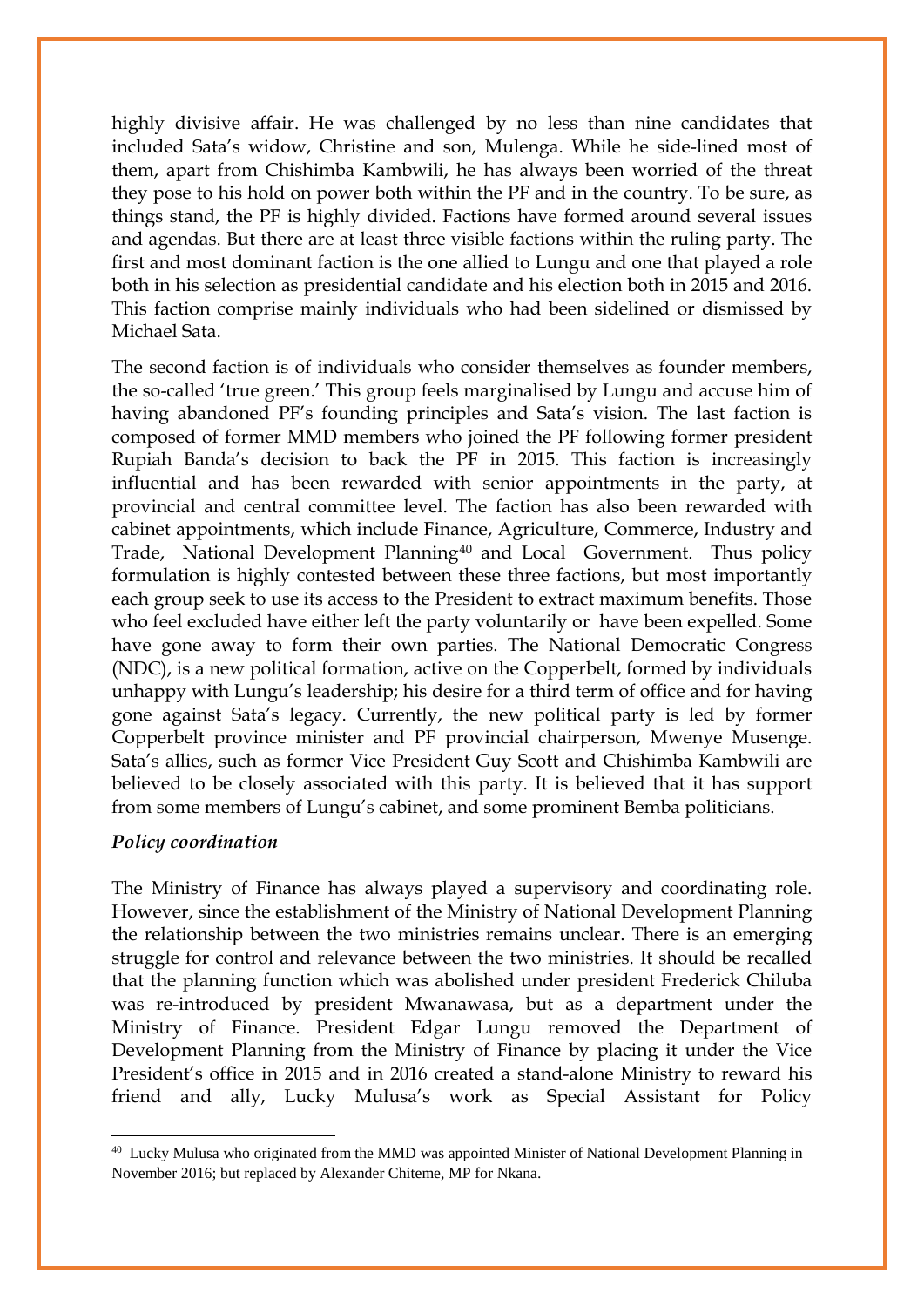Implementation. Because of the centrality of the Ministry of Finance in providing funds for plan implementation, it is expected that even coordination and monitoring of the execution of the development plan will have to be done by the Ministry of Finance. These operational bottlenecks will need to be resolved to ensure that the two ministries are not used for political purposes. One example, of lack of coordination between the two ministries is the development of the Seventh National Development Plan, 2017-2021 (SNDP) and the Zambia Plus (Economic Stabilisation and Growth Programme (ESGP) dubbed "Zambia Plus" (2017-2019), and the different ways in which they were launched. Full fanfare for SNDP and no public launch of Zambia Plus (it suddenly appeared on the Ministry of Finance website). There was no coordination in terms of content. There are fears that the implementation plan of SNDP might not be feasible once it comes to the Ministry of Finance. Also, the role of political interests intervening in economic plans, such as inserting religion in the SNDP are troubling. There will be contestation between various interests over development priorities and it remains to be seen how political sensitivities will be handled. As things stand, the SNDP is a political document, which is really meant as a propaganda tool for the PF government of its policy intentions. Its practical realisation is only possible, if there is harmonization with Zambia Plus and implementation modalities are spelt out. Mulusa lost his position following his public criticism over the fire tenders.

# *Clientelism and patronage – politics of corruption control*

According to Zambia Corruption Report 2017, Zambia's business environment is hindered by corruption and a weak institutional framework. Companies encounter [red tape](http://www.business-anti-corruption.com/corruption-dictionary) and rampant bribery in all business operations, including company registration, obtaining a construction permit, setting up utilities, and paying taxes. Corruption risks are high in Zambia's judiciary. Bribes and irregular payments in return for favorable judicial decisions are common. A third of Zambians believe that most or all judges are corrupt (Global Corruption Barometer, 2015). The judiciary lacks independence and people have insufficient confidence in the efficiency of the legal framework to settle disputes and challenge government regulations. Many prosecutions and court decisions are perceived to be politically motivated. Allegations of corruption involving members of the judiciary have called into questions the judgments in a variety of important cases. Many attempts at reforming the constitution and the judiciary have all ended in failure.

Corruption is most pervasive in Zambian government procurement, presenting companies operating in the sector with high risks. Businesses report that bribes and irregular payments are common when bidding for public contracts. Almost a third of companies indicate they expect to give gifts to secure government contracts. Both the diversion of public funds and favoritism in decisions of government officials are common. Fraud in the tendering process for government bids is widespread and often occurs during vendor selection, contracting and maintenance. Transparency and accountability is particularly lacking in the last stages of the procurement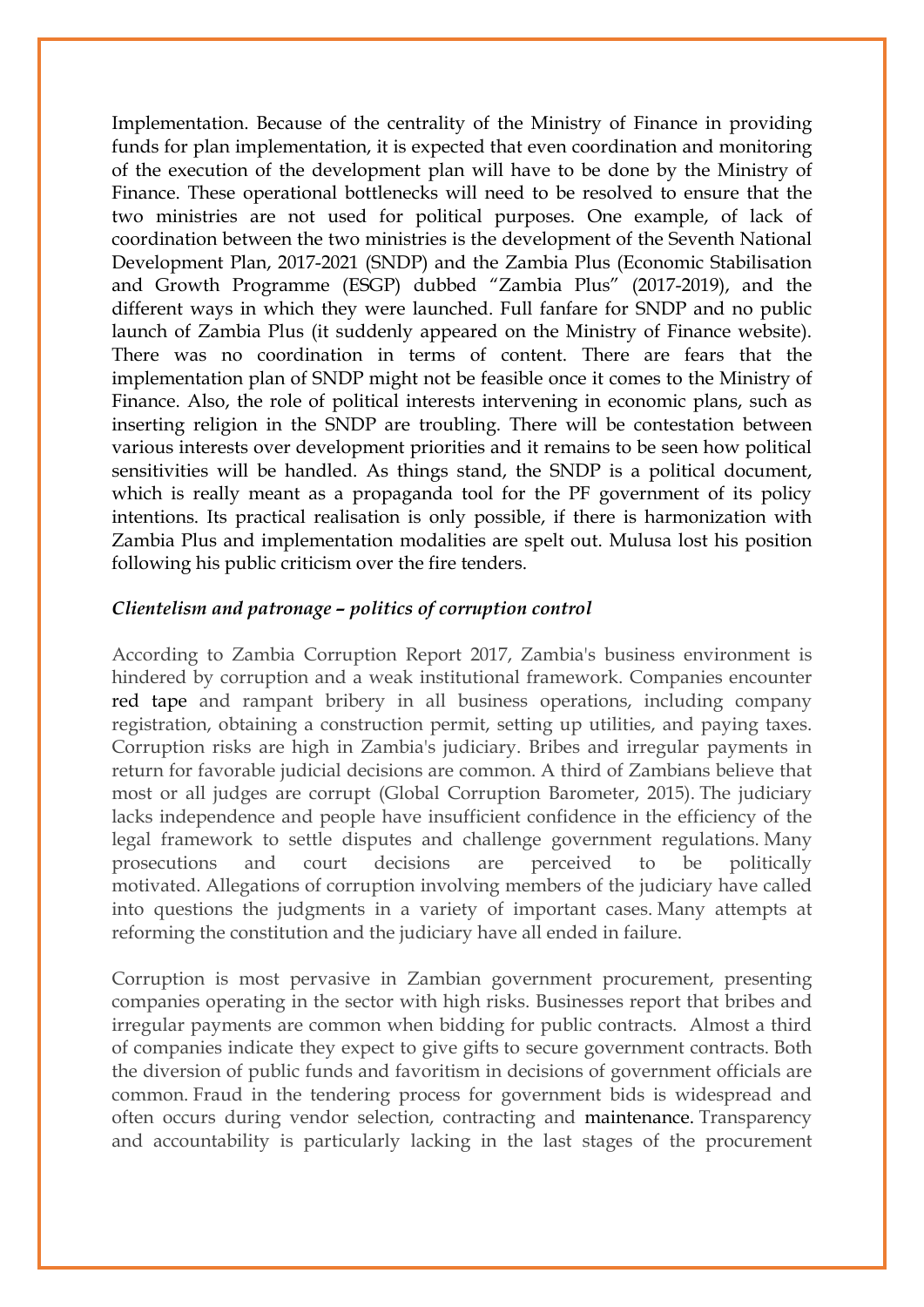process, which leaves significant room for manipulation (Global Economic Crime Survey, 2014).

Another area with high risks of procurement fraud is road construction; a government minister was allegedly fired over his role in a corruption case involving road construction contracts worth USD30 million (*The Citizen*, Nov. 2016). In another instance, suspicions were raised about a ballot paper printing contract granted to a company based in the United Arab Emirates, which printed the ballots for the August 2016 general elections. The company was not the lowest bidder and no other reason was given for picking a bidder whose price was higher than the firm which printed ballots for the previous elections. Recently, there have been widespread concerns with the procurement of 42 fire tenders at a staggering amount of US\$42 million, through a company which was not the lowest bidder. Though the commissioning of the fire tenders was met with fan-fare, President Lungu who launched the fire tenders has distanced himself from the scandal and ordered that investigations be launched.[41](#page-22-0) But the Anti-Corruption Commission (ACC) cannot act, if senior government officials are named, without the President's approval. The ACC lacks clout when it comes to politically-connected people. Investigations into former Information Minister Chishimba Kambwili's alleged corruption seem to have stalled. It would appear that his threat to reveal more of what is going on in government has brought the investigations to an abrupt stop. Under the Lungu presidency there is a widespread perception that corruption has increased. Many people believe that there is more impunity than was the case under Sata and his predecessor. One informant said, 'the problem with these guys is that they just don't fear; they do what they want with impunity. They steal in broad daylight and know that there is just nothing that can be done to them'.[42](#page-22-1)

Despite Zambia's legislation guaranteeing freedom of the media, the government frequently harasses independent news outlets and uses defamation laws to restrain these freedoms. The government has prosecuted critics on charges of incitement of public disorder and hate speech. Self-censorship has increased. The Zambian media is politically polarized; state-owned media are generally supportive of the government, while a number of private news outlets have taken a critical stand. The government targets and threatens unfavorable online publications. In 2017 Freedom House classified Zambia's media environment as 'partly free'.[43](#page-22-2)

While the Zambia's Constitution guarantees freedoms of assembly and of association, the government does not respect these rights in practice. Demonstrations by opposition parties and civil society have been forcefully broken up and political parties are denied the right to peaceful assembly or demonstration. Recently, a small group of protestors against the purchase of fire tenders was

<u>.</u>

<span id="page-22-0"></span><sup>&</sup>lt;sup>41</sup> The actual cost of the fire tenders is known by Bank of Zambia and the Financial Intelligence Centre. Both are afraid to share the information publicly.

<span id="page-22-1"></span><sup>42</sup> Confidential interview with an insider at State House, 30 September 2017.

<span id="page-22-2"></span><sup>43</sup> *Freedom in the World 2017: Populists and Autocrats: The Dual Threat to Global Democracy*. New York: Freedom House [www.freedomhouse.org].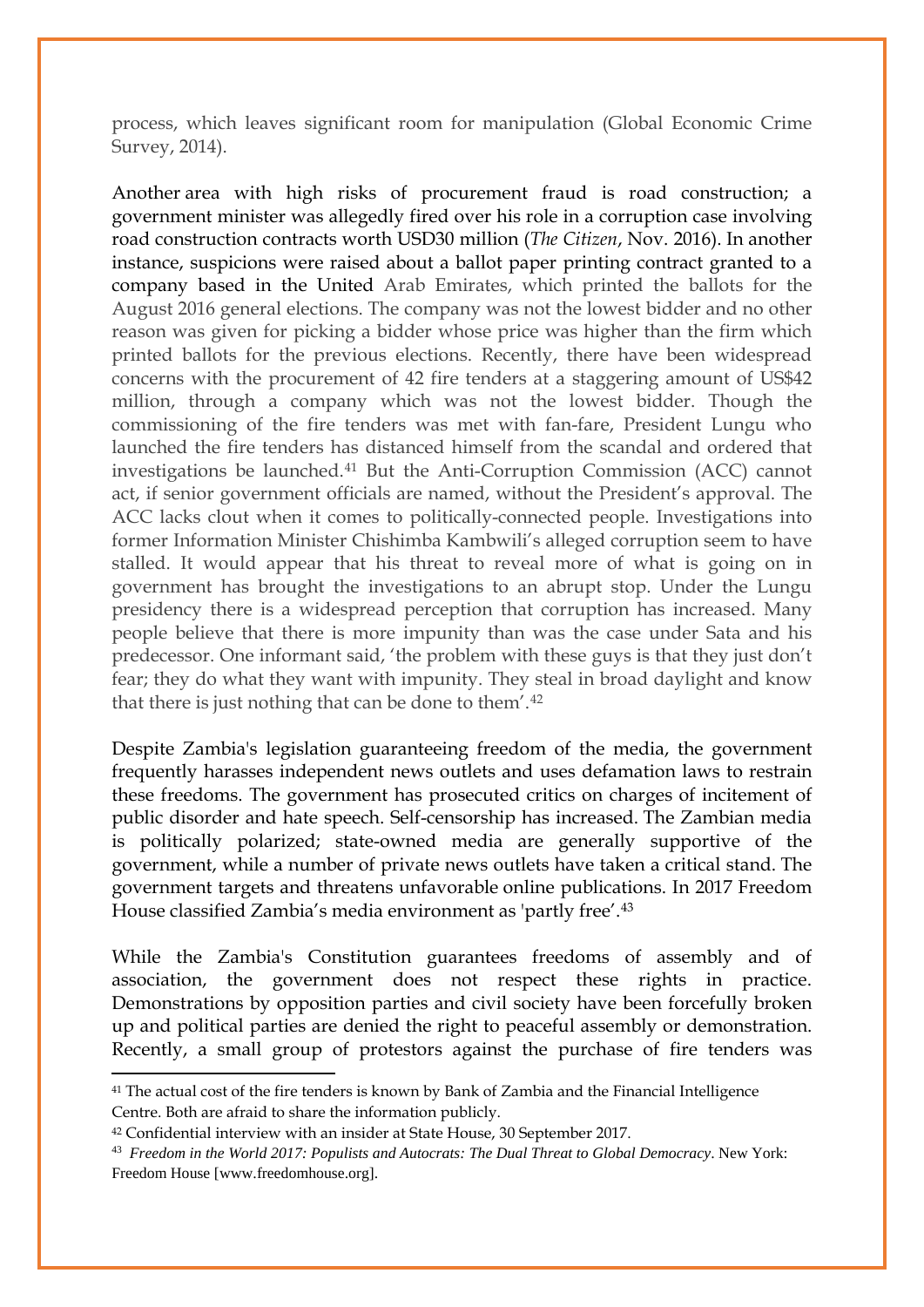arrested for causing a public nuisance, after PF cadres ordered the police to arrest them. Civil society organizations (CSOs) have little influence in the decision-making procedures of the government. The ability of CSOs to mobilize society is limited, particularly outside the capital of Lusaka. Zambia's NGO Act is said to have increased the government's influence over NGOs; registration fees and disclosure requirements have created obstacles for newcomers and have led to the dissolution of some NGOs. Currently, less than 600 NGOs are officially registered and government is currently revising the Act.

The fight against corruption is highly politicized. Whenever, there are corruption allegations against a public official, government calls for evidence. When a public official has fallen out of favour, or perceived as a threat, the ACC is allowed to prosecute such an individual. In a context where corruption is tolerated, or very selectively prosecuted, and members of the political class are highly involved in the vice, it is not expected that corruption control measures will yield any result. The fact that the main motivation for state power is to maximize access to state resources, including extraction of rents and extortion from business interests, makes it difficult for the current political leadership to consider an orderly transition.

# **Conclusion**

It is not easy untangling the political maze to understand the inner workings of government. This task requires participatory research and closeness to the main political actors. What this study can confirm is that a focus on formal institutions provides only a partial answer to the crisis of leadership and policy failure. A study of institutions alone, leave us uninformed about why decision-making does not follow a predictable path. Instead, we endeavoured to understand the working of government and conducted a mapping exercise of who wields influence on the key decision-maker – the President - in the Zambian political system. By all accounts, from the literature and our interviews, influence peddling in Zambia is motivated by rent-seeking behaviour. Under the Lungu presidency, rent-seeking stands out by its scale and the impunity by which it is carried out. This is not unexpected given the circumstances that propelled Edgar Lungu to political prominence in November 2014.

President Edgar Lungu ascended to the presidency without any political vision of his own nor did he spend considerable time preparing his bid for power. Following Michael Sata's death, a faction within the PF selected him to carry forward Sata's mantle on the assumption that, since he had been left acting president he will find favour with the Zambian electorate. But the election results revealed he was an unknown politician and who did not excite the imagination of the majority of Zambians. The low voter turnout, perhaps the lowest since independence was instructive. Faced by an obvious rejection by the electorate and factional struggles in his own party and an insecure tenure, President Lungu moved to consolidate his power and build alliances of support. The group that nominated him to be the PF flag-bearer and those that bank-rolled his campaign were to become important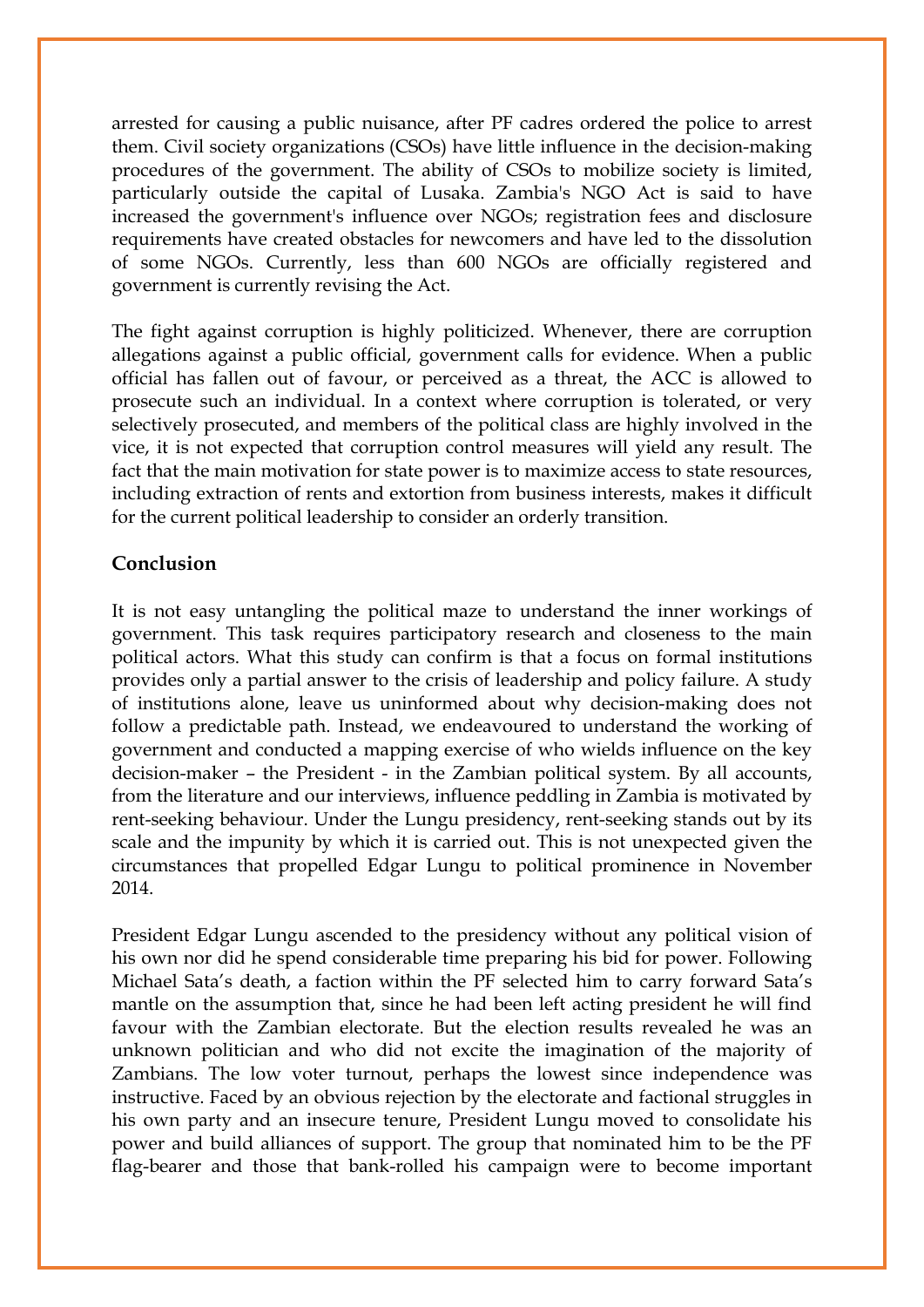players in his government. Those who were unable to enter government were to be rewarded in kind. Thus, it can be argued that Lungu's political entourage is dominated by a group who had fallen out of favour with Sata, whose main aim was to restore their links to business deals and wealth through their access to the state.

The uncertainty created by Lungu's narrow electoral mandate and the transitory nature of his regime led to collective insecurities within the ruling elite. This in part may explain the fragility of political institutions and ineffectiveness of institutions under Lungu's watch. The last four years of Lungu's presidency may be characterised by four factors. First, a continuation of relationships based on personal loyalty, regionalism and ethnic identity. This is exemplified by the nature of appointments made by Lungu, especially at Permanent Secretary level where most of the appointees are either former allies, friends or hail from Eastern Province. Second, the executive's reliance on partisanship or what Fraser (2017) has described as 'hyper-partisanship'. This is to say, there is a total exclusion from key policymaking and decisions of people or groups that are not aligned to the ruling PF. A politics of belonging, defines access to perks and perquisites or spoils of office. Third, the existence of a patrimonial and coercive political and institutional system, which encourages corruption and rent-seeking behaviour. There is a pervasive rentseeking behaviour in the political system, to the extent that the presidency appears 'captured' by powerful economic interests. This rent-seeking behaviour is associated with privileged access to the President, extortion strategies by State House gatekeepers, especially presidential advisors, who seek bribes to arrange meetings with the President involving powerful economic interests. Fourth, uncertainty occasioned by Lungu's narrow mandate and the associated legal challenges to his election, have heightened the pursuit of wealth in the shortest possible time. Party sponsors are lining-up for pay-back and seek to maximise their returns while Lungu is still in State House. It is not surprising therefore that Edgar Lungu who had little or nothing to his name when he was first elected in January 2015, is today believed to be one of the wealthiest men in Zambia, boasting of several millions of dollars in his bank account and several properties all over the place. Lastly, mismanagement of public resources, is made possible by the availability of vast resources (often from loans, e.g. Eurobonds) and lack of effective accountability mechanisms, which has enabled the powerful political and economic elite to seek government contracts, with the associated kick-backs that this entails. To ensure the distribution of patronage to the vast number of individuals who seek the President's or state attention, rules have to be bent or/and circumvented and accountability mechanisms over-ridden by executive fiat.